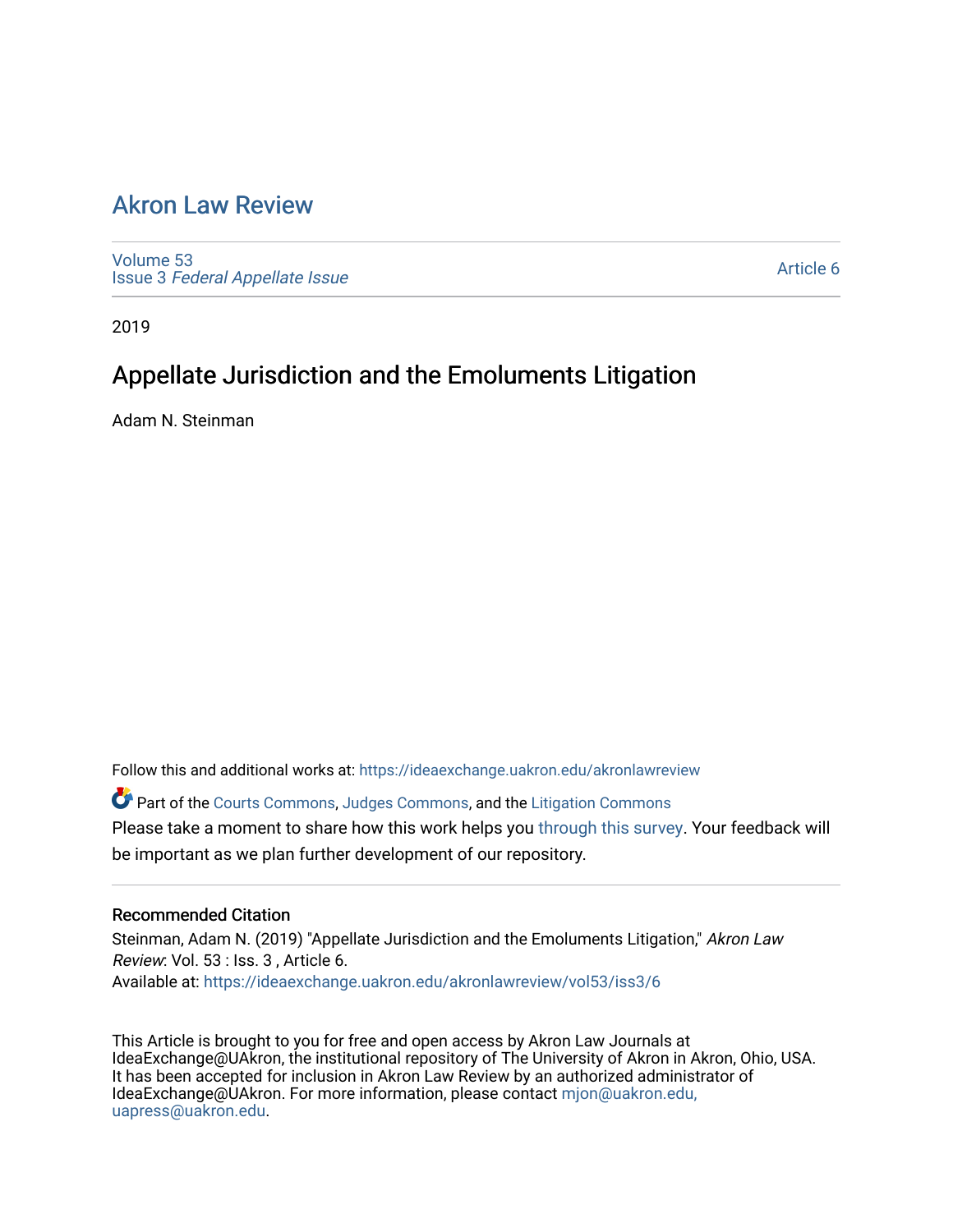## **APPELLATE JURISDICTION AND THE EMOLUMENTS LITIGATION**

*Adam N. Steinman[\\*](#page-1-0)*

| $1292(b)$ |                                                                                                                                                                                                                                                                                                                                                                                                                 |
|-----------|-----------------------------------------------------------------------------------------------------------------------------------------------------------------------------------------------------------------------------------------------------------------------------------------------------------------------------------------------------------------------------------------------------------------|
|           |                                                                                                                                                                                                                                                                                                                                                                                                                 |
|           |                                                                                                                                                                                                                                                                                                                                                                                                                 |
|           |                                                                                                                                                                                                                                                                                                                                                                                                                 |
|           |                                                                                                                                                                                                                                                                                                                                                                                                                 |
|           |                                                                                                                                                                                                                                                                                                                                                                                                                 |
|           |                                                                                                                                                                                                                                                                                                                                                                                                                 |
|           |                                                                                                                                                                                                                                                                                                                                                                                                                 |
|           |                                                                                                                                                                                                                                                                                                                                                                                                                 |
|           |                                                                                                                                                                                                                                                                                                                                                                                                                 |
|           |                                                                                                                                                                                                                                                                                                                                                                                                                 |
|           | Suing Trump to Enforce the Emoluments Clause(s).661<br>Early District Court Rulings in the Emoluments<br>The Relationship Between Mandamus and §<br>A. A Court of Appeals Cannot Use Mandamus to<br>Compel § 1292(b) Certification By the District<br>B. The Court of Appeals Cannot Use the Threat of<br>Mandamus to "Nudge" the District Court to Certify<br>2. What's Wrong with the D.C. Circuit's Handling |

<span id="page-1-0"></span><sup>\*</sup> University Research Professor of Law, University of Alabama. Sincere thanks to the *Akron Law Review* for the invitation to participate in this symposium and to its editors for their excellent work on this article. Although the COVID-19 pandemic prevented us from gathering for an in-person symposium as originally scheduled, I am deeply gratified to be able to share space in this issue with such a wonderful group of appellate procedure scholars.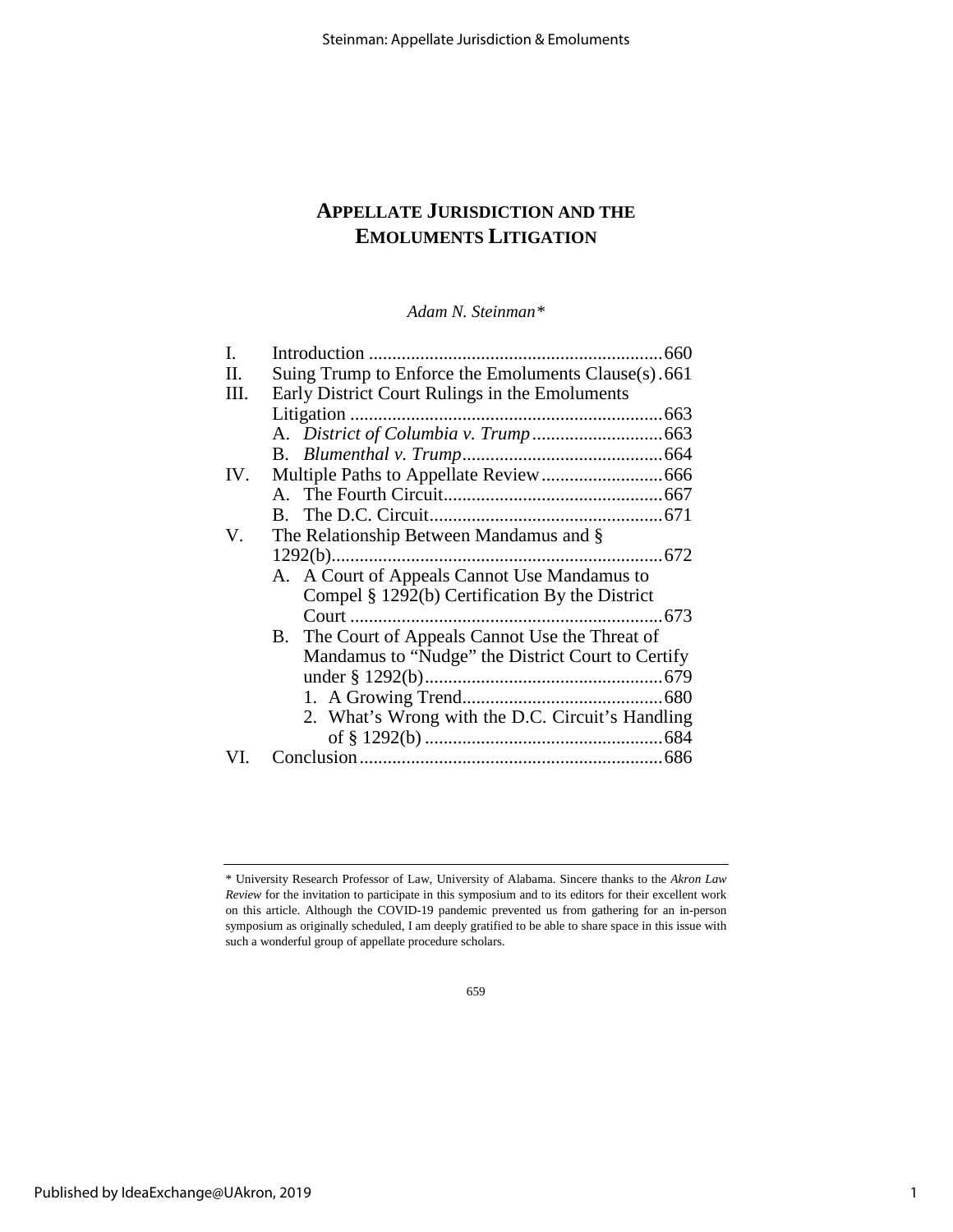#### I. INTRODUCTION

A symposium on federal appellate procedure may seem an unlikely venue for hot-button, ripped-from-the-headlines subjects. On the Venn diagram of our current moment, however, important questions of appellate jurisdiction have intersected with the myriad ethical questions surrounding the presidency of Donald J. Trump.<sup>[1](#page-2-0)</sup> This Article examines the jurisdictional issues that have arisen in cases challenging Trump's conduct under the U.S. Constitution's Emoluments Clauses—issues that are currently headed for the U.S. Supreme Court.[2](#page-2-1)

Part II of this Article summarizes two lawsuits—one in Maryland federal court and one in D.C. federal court—alleging that Trump's continued receipt of income from his various business enterprises violates the Emoluments Clauses. Part III describes early rulings by district court judges rejecting Trump's arguments that these cases should be dismissed at the pleading stage. Part IV turns to Trump's efforts to obtain immediate appellate review of those rulings, highlighting the different paths to appellate review that each case followed: one to the Fourth Circuit and the other to the D.C. Circuit. Part V critically examines both of these paths, arguing that they reflect a mistaken view of the relationship between appellate mandamus and the certification process set forth in 28 U.S.C. § 1292(b).

<span id="page-2-0"></span><sup>1.</sup> *See, e.g.*, Sharon LaFraniere, *Federal Appeals Court Rules for Trump in Emoluments Case*, N.Y. TIMES (July 10, 2019), https://www.nytimes.com/2019/07/10/us/politics/trump-hotelemoluments-constitution.html [https://perma.cc/N6MB-BZ7E] ("In a legal victory for President Trump, a federal appeals court panel on Wednesday ordered the dismissal of a lawsuit claiming that he had violated the Constitution by collecting profits from government guests at his hotel in the nation's capital. . . . The lawsuit, which alleges violations of the Constitution's anti-corruption, or 'emoluments,' clauses, was about to enter the evidence-gathering phase."); Ann E. Marimow & Jonathan O'Connell, *Trump Business Dealings Argued at Federal Appeals Court in Emoluments Case*, WASH. POST (Dec. 9, 2019), https://www.washingtonpost.com/local/legal-issues/trumpbusiness-dealings-argued-at-federal-appeals-court-in-emoluments-case/2019/12/09/84ee5286-1792- 11ea-a659-7d69641c6ff7\_story.html [https://perma.cc/39E5-EFGM] ("Even as the judges seemed troubled that Congress may have no other viable way to enforce the Constitution's anti-corruption emoluments provision, they did not seem prepared to allow the lawsuit from more than 200 Democratic lawmakers to move forward."); Bobby Allyn, *Trump Still Faces 3 Lawsuits Over His Business Empire*, NPR (Dec. 12, 2019), https://www.npr.org/2019/12/12/787167408/trump-stillfaces-3-lawsuits-over-his-business-empire [https://perma.cc/9SSZ-QE8K] (describing the emoluments litigation as seeking "a court order declaring that Trump is in violation of the Constitution's Emoluments Clause, an anti-corruption provision that prohibits federal officials from receiving gifts or money from state and foreign governments").

<span id="page-2-1"></span><sup>2.</sup> *See infra* note[s 70](#page-12-0)[–71](#page-12-1) and accompanying text.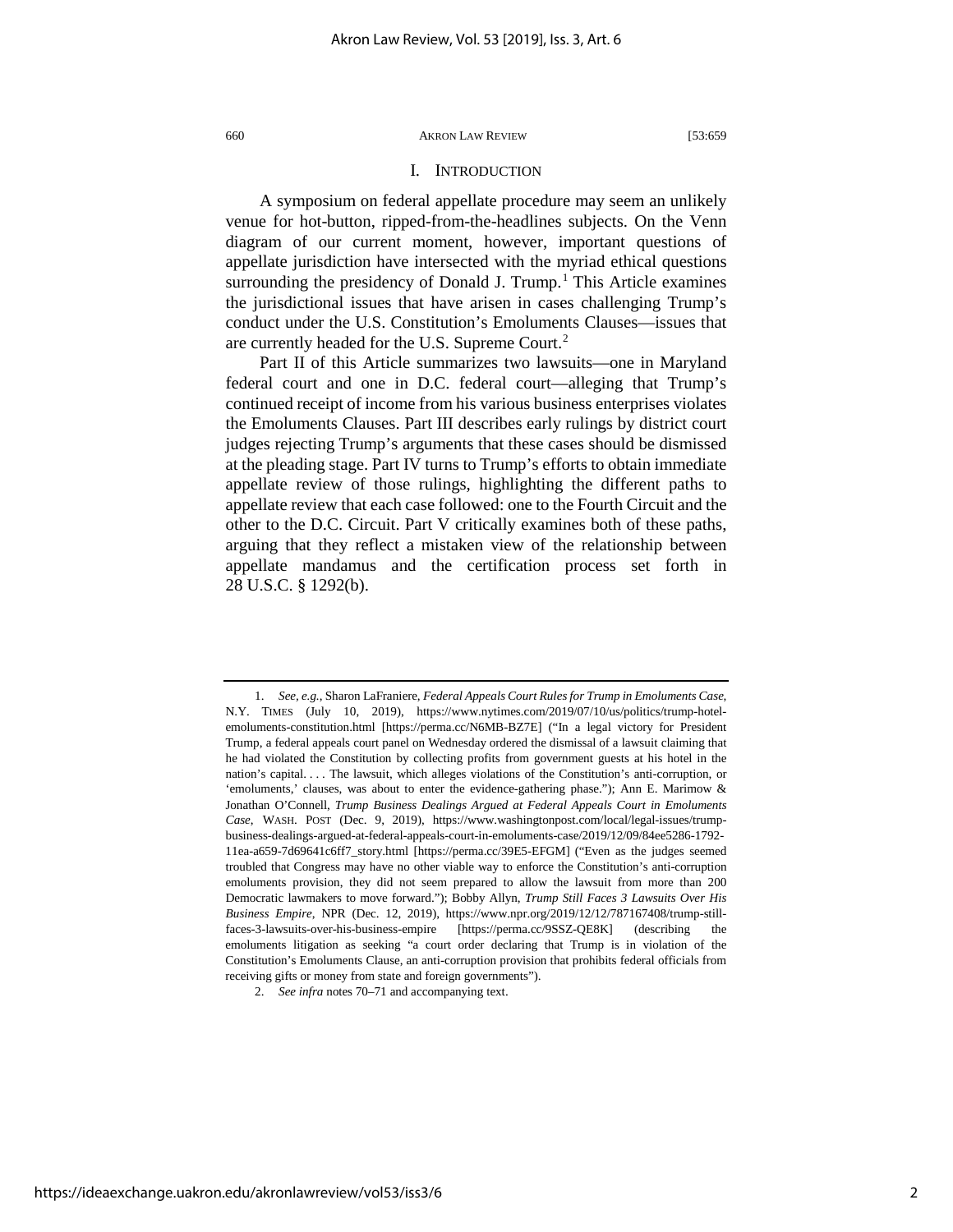#### II. SUING TRUMP TO ENFORCE THE EMOLUMENTS CLAUSE(S)

The Constitution contains two clauses relating to emoluments. One addresses *foreign* emoluments, and another addresses *domestic*  emoluments. The Foreign Emoluments Clause appears in the eighth clause of Article I, section 9. It provides that "no Person holding any Office of Profit or Trust under them, shall, without the Consent of the Congress, accept of any present, Emolument, Office, or Title, of any kind whatever, from any King, Prince, or foreign State."<sup>[3](#page-3-0)</sup> The Domestic Emoluments Clause appears in the seventh clause of Article II, section 1. It provides: "The President shall, at stated Times, receive for his Services, a Compensation, which shall neither be increased nor diminished during the Period for which he shall have been elected, and he shall not receive within that Period any other Emolument from the United States, or any of them."[4](#page-3-1)

In the early years of the Trump administration, several lawsuits were filed in federal district courts alleging violations of the Emoluments Clauses. This article focuses on two of these lawsuits. One case, captioned *District of Columbia v. Trump*, was filed in U.S. District Court for the District of Maryland. The plaintiffs in this case are the State of Maryland and the District of Columbia. Another case, captioned *Blumenthal v. Trump*, was filed in U.S. District Court for the District of Columbia by 201 members of the House and Senate.<sup>[5](#page-3-2)</sup>

<span id="page-3-4"></span>There are some differences in the particular activities alleged in each case, but the basic theory is that Trump, through his financial interests in various businesses, has received payments and other benefits from foreign governments and state governments. Judge Sullivan's opinion in *Blumenthal v. Trump* summarized the plaintiffs' allegations this way: Trump "has a financial interest in vast business holdings around the world that engage in dealings with foreign governments and receive benefits from those governments."[6](#page-3-3) Trump "owns 'more than 500 separate entities—hotels, golf courses, media properties, books, management companies, residential and commercial buildings airplanes and a

<sup>3.</sup> U.S. CONST. art. I, § 9.

<sup>4.</sup> U.S. CONST. art. II, § 1.

<span id="page-3-2"></span><span id="page-3-1"></span><span id="page-3-0"></span><sup>5.</sup> These are not the only emoluments lawsuits against Trump. Another one was filed in a Manhattan federal court. *See* CREW v. Trump, 276 F. Supp. 3d 174, 174 (S.D.N.Y. 2017), *vacated and remanded*, 939 F.3d 131 (2d Cir. 2019), *amended*, 953 F.3d 178 (2d Cir. 2020). That case, however, has not raised the same issues regarding appellate jurisdiction, as explained *infra* not[e 35.](#page-8-0) 

<span id="page-3-3"></span><sup>6.</sup> Blumenthal v. Trump, 335 F. Supp. 3d 45, 51 (D.D.C. 2018) [hereinafter *Blumenthal I*] (quoting plaintiffs' amended complaint).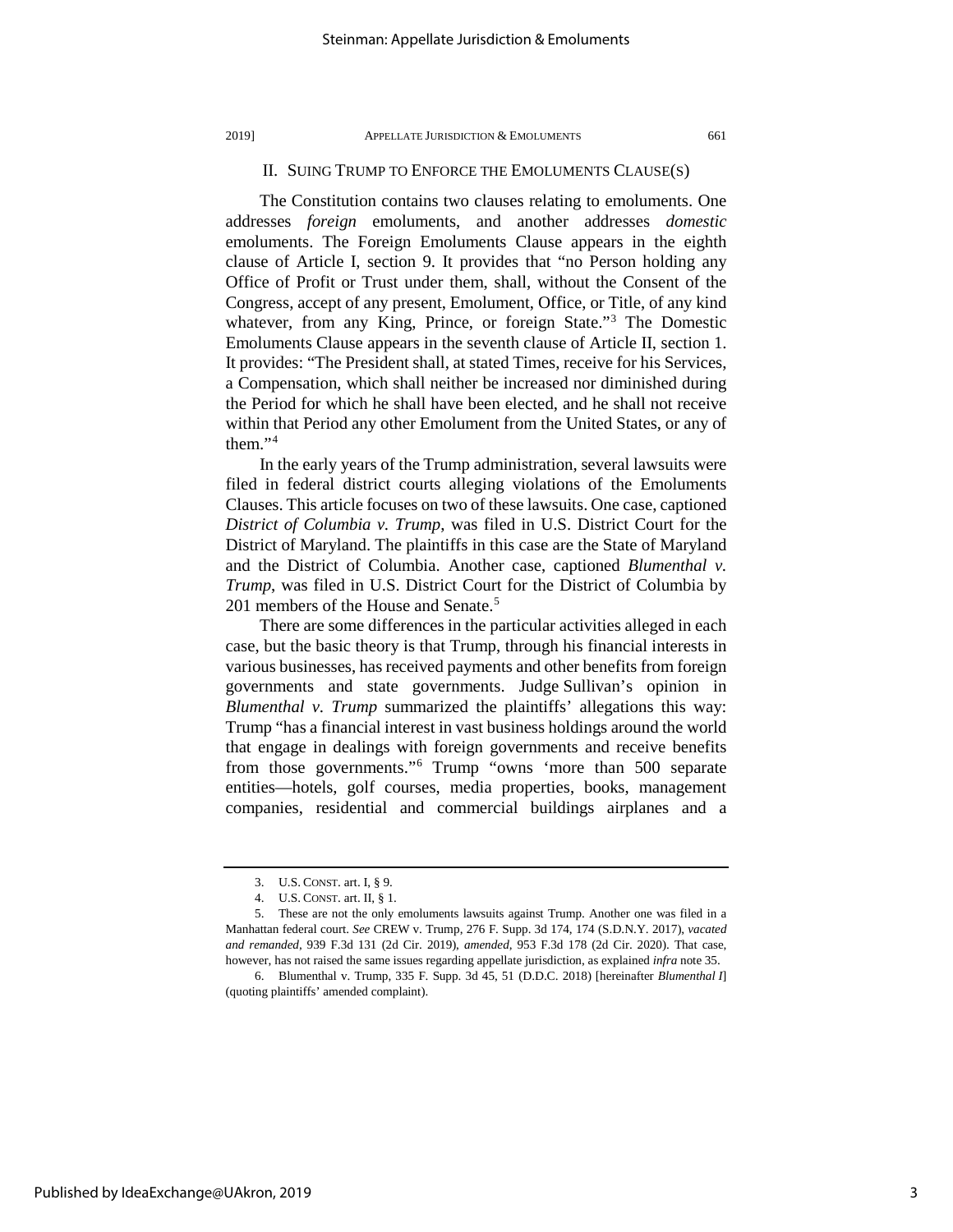profusion of shell companies set up to capitalize on licensing deals.'["7](#page-4-0) These businesses "receive funds and make a profit from payments by foreign governments" and "they will continue to do so while he is President."[8](#page-4-1) Through these financial interests, Trump "has accepted, and will accept in the future, emoluments from foreign states."<sup>[9](#page-4-2)</sup>

Judge Messitte's opinion in *District of Columbia v. Trump* focuses on activities at Trump's hotel in Washington, D.C. According to the plaintiffs' allegations, "a number of foreign governments have patronized or expressed a definite intention to patronize the Hotel, some of which have indicated that they are doing so precisely because of the President's association with it."[10](#page-4-3) These include Saudi Arabia, which "spent thousands of dollars at the Hotel between October 1, 2016, and March 31, 2017."[11](#page-4-4) In addition, "at least some foreign governments have withdrawn their business from other hotels in the area not affiliated with the President and have transferred it to the Hotel," including Kuwait, which "held its National Day celebration at the Hotel . . . despite having made a prior 'save the date reservation with the Four Seasons hotel.'"[12](#page-4-5)

Similar allegations addressed the Domestic Emoluments Clause. For example, "at least one State—the State of Maine—patronized the Hotel when its Governor, Paul LePage, visited Washington to discuss official business with the Federal Government, including discussions with the President."[13](#page-4-6) This included a trip where "the President and Governor LePage appeared together at a news conference at which the President signed an executive order to review orders of the prior administration that established national monuments within the National Park Service"—an order that "could apply to a park and national monument in Maine, which President Obama had established over LePage's objections in 2016."[14](#page-4-7)

In both of these cases, Trump asked the courts to dismiss the claims at the earliest possible stage, making a range of arguments. In both cases, however, the district courts rejected Trump's efforts. The next Part summarizes these early district court rulings.

9. *Id.*

<sup>7.</sup> *Id.*

<sup>8.</sup> *Id.*

<span id="page-4-7"></span><span id="page-4-6"></span><span id="page-4-5"></span><span id="page-4-4"></span><span id="page-4-3"></span><span id="page-4-2"></span><span id="page-4-1"></span><span id="page-4-0"></span><sup>10.</sup> District of Columbia v. Trump, 291 F. Supp. 3d 725, 734 (D. Md. 2018) (quoting plaintiffs' amendment complaint).

<sup>11.</sup> *Id.*

<sup>12.</sup> *Id.*

<sup>13.</sup> *Id.*

<sup>14.</sup> *Id.* (citations omitted).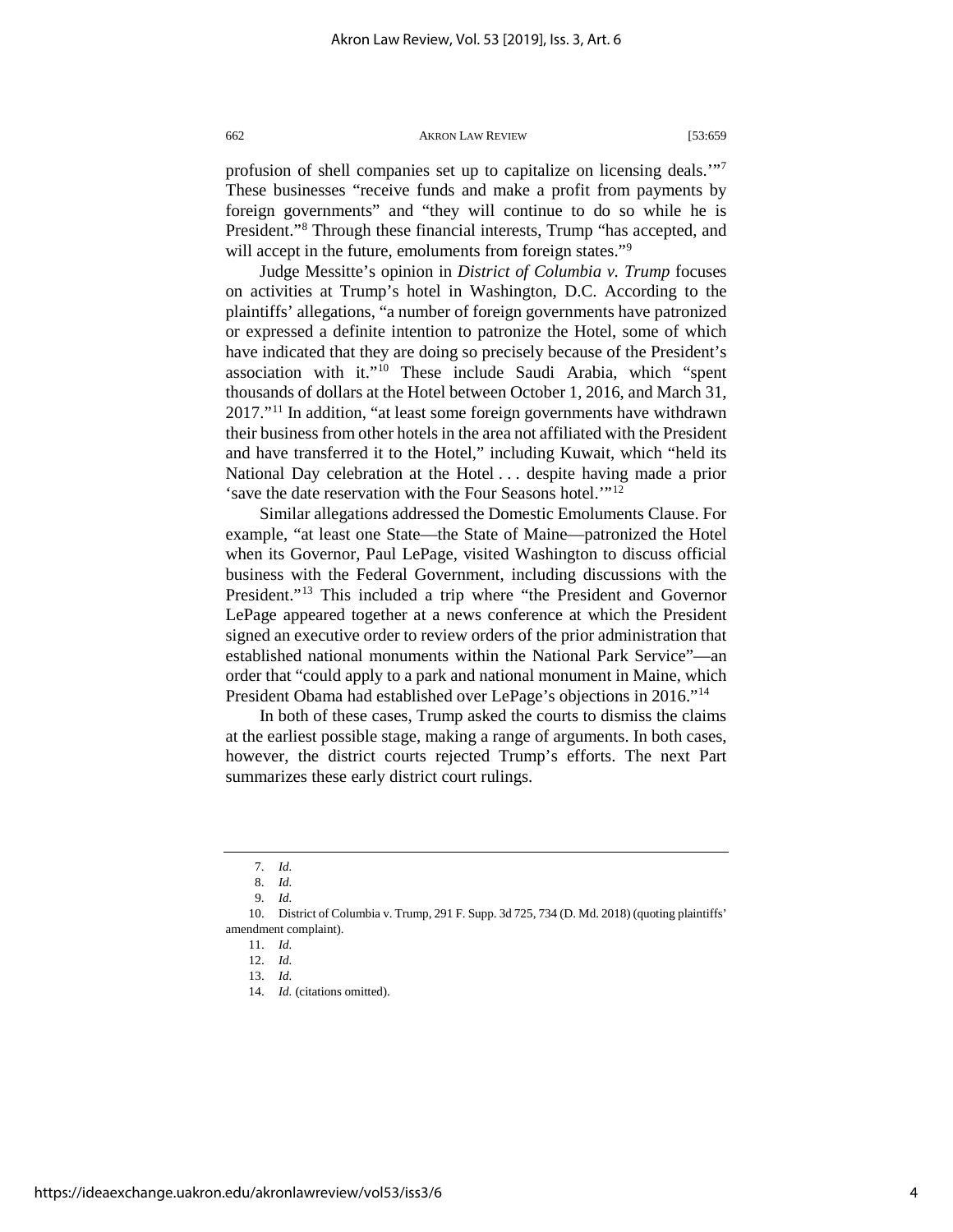### III. EARLY DISTRICT COURT RULINGS IN THE EMOLUMENTS LITIGATION

### *A.* District of Columbia v. Trump

In the action filed by the District of Columbia and the State of Maryland in the Maryland district court, Trump made several arguments for dismissing the case. First, he argued that the plaintiffs lacked both Article III standing and prudential standing. In terms of Article III standing, the district court agreed with Trump that Maryland had "suffered no injury to its *sovereign* interests."[15](#page-5-0) However, it found that: "Plaintiffs have alleged injuries-in-fact to their quasi-sovereign, proprietary, and *parens patriae* interests that are concrete and particularized, actual and imminent. Those injuries are fairly traceable to the President's purported conduct and are likely to be redressed by the Court through appropriate injunctive and declaratory relief if Plaintiffs succeed on the merits."<sup>[16](#page-5-1)</sup> As to these particular plaintiffs, however, Article III was only satisfied with respect to Trump's hotel in Washington,  $D.C.<sup>17</sup>$  $D.C.<sup>17</sup>$  $D.C.<sup>17</sup>$ 

The district court reached a similar conclusion on prudential standing. It first found that the District of Columbia and the State of Maryland fell within the "zone of interests" of the Emoluments Clauses, finding that "the Emoluments Clauses clearly were and are meant to protect all Americans" and "[t]hat being so, there is no reason why Plaintiffs, a subset of Americans who have demonstrated present injury or the immediate likelihood of injury by reason of the President's purported violations of the Emoluments Clauses, should be prevented from challenging what might be the President's serious disregard of the Constitution.["18](#page-5-3) The court then rejected Trump's argument that the suit was barred by the political question doctrine. On this issue, the district

<sup>15.</sup> *Id.* at 738 (emphasis added).

<sup>16.</sup> *Id.* at 752–53.

<span id="page-5-2"></span><span id="page-5-1"></span><span id="page-5-0"></span><sup>17.</sup> *Id.* at 753 ("[T]he Court finds that these particular Plaintiffs lack standing to challenge the operations of the Trump Organization or the benefits the President may receive from its operations outside the District of Columbia. But to be perfectly clear: The Court reaches this conclusion only with respect to these Plaintiffs and the particular facts of the present case. This is in no way meant to say that other States or other businesses or individuals immediately affected by the same sort of violations alleged in the case at bar, e.g., a major hotel competitor in Palm Beach (near Mar-a-Lago) or indeed a hotel competitor anywhere in the State of Florida, might not have standing to pursue litigation similar to that which is in process here.").

<span id="page-5-3"></span><sup>18.</sup> *Id.* at 755. The district court recognized, but did not resolve, the plaintiffs' argument that the Supreme Court's decision in *Lexmark International, Inc. v. Static Control Components, Inc.*, 572 U.S. 118 (2014), had abandoned the zone of interest test. *See* District of Columbia v. Trump, 291 F. Supp. 3d 725, 755 (D. Md. 2018) ("The Court need not engage the issue of whether the zone of interests test has been abandoned. Assuming it has not been, the Court finds that Plaintiffs fall within the zone of interests of the Emoluments Clauses.").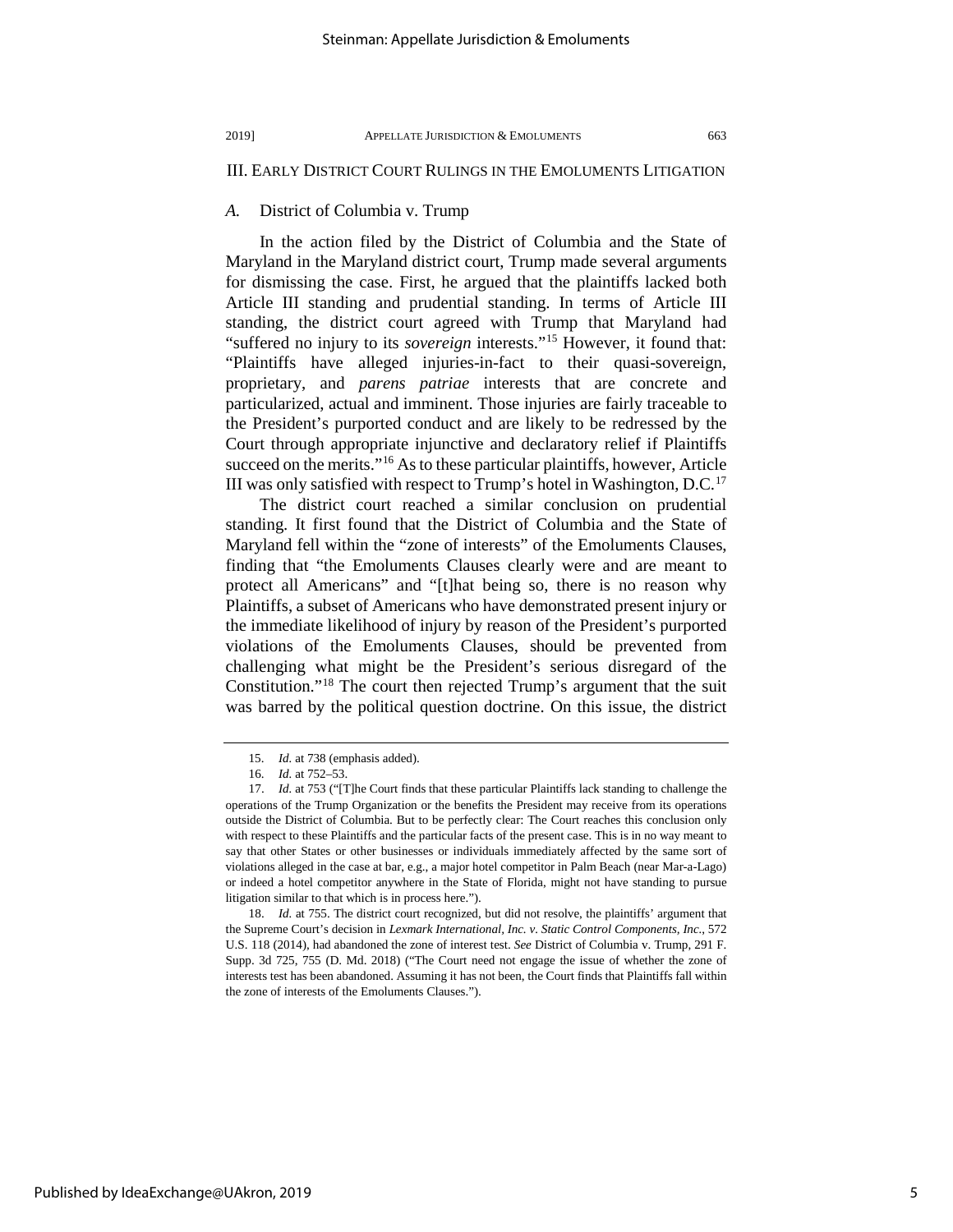court concluded that there was no "textually demonstrable constitutional commitment" of a President's compliance with the Emoluments Clauses "to a coordinate political department,"[19](#page-6-0) nor was there a "'lack of judicially discoverable and manageable standards for resolving' this issue."[20](#page-6-1)

Turning to other arguments seeking to dismiss the complaint for failure to state a claim, the district court rejected Trump's view that the Emoluments Clauses covered only "payment made in connection with a particular employment over and above one's salary" and therefore did not apply to "payments to a federal official for any independent services rendered, such as for the rental of hotel rooms or event spaces privately owned by the officeholder, or payments for meals at his restaurants."[21](#page-6-2) Instead, the district court found that the Emoluments Clauses cover "any profit, gain, or advantage, of more than *de minimis* value, received by him, directly or indirectly, from foreign, the federal, or domestic governments," including "profits from private transactions, even those involving services given at fair market value."<sup>[22](#page-6-3)</sup> The district court also rejected the argument put forward by *amici curiae* that the President himself is not subject to the Foreign Emoluments Clause at all.<sup>[23](#page-6-4)</sup> The district court did not, however, rule on Trump's argument that he had absolute immunity from suit for claims brought against him in his *individual* capacity.[24](#page-6-5)

#### *B.* Blumenthal v. Trump

In the action filed by members of Congress in D.C. District Court, Trump sought dismissal on a number of grounds. The first was that the court lacked subject matter jurisdiction because of a lack of standing. The district court found that the plaintiffs did have Article III standing, recognizing that Trump was depriving them of the opportunity to give or withhold their consent to his acceptance of foreign emoluments, in

<sup>19.</sup> *Id.* at 756 (quoting Zivotofsky *ex rel.* Zivotofsky v. Clinton, 566 U.S. 189, 194–95 (2012)).

<sup>20.</sup> *Id.* at 757 (quoting *Zivotofsky*, 566 U.S. at 195).

<sup>21.</sup> District of Columbia v. Trump, 315 F. Supp. 3d 875, 880 (D. Md. 2018).

<sup>22.</sup> *Id.* at 904.

<span id="page-6-4"></span><span id="page-6-3"></span><span id="page-6-2"></span><span id="page-6-1"></span><span id="page-6-0"></span><sup>23.</sup> *Id.* at 882–86 ("The Court concludes that the President holds an 'Office of Profit or Trust under [the United States]' and, accordingly, is subject to the restrictions contained in the Foreign Emoluments Clause." (brackets in original)).

<span id="page-6-5"></span><sup>24.</sup> *See* District of Columbia v. Trump, 930 F.3d 209, 212 (4th Cir. 2019), *appeal dismissed*, 959 F.3d 126 (4th Cir. 2020) (en banc). That argument, of course, would not have stopped the litigation entirely, because the claims against Trump in his official capacity for injunctive and declaratory relief would have survived. Indeed, as explained *infra* notes [46](#page-9-0)[–47](#page-10-0) and accompanying text, the plaintiffs voluntarily dismissed their claims against Trump in his individual capacity.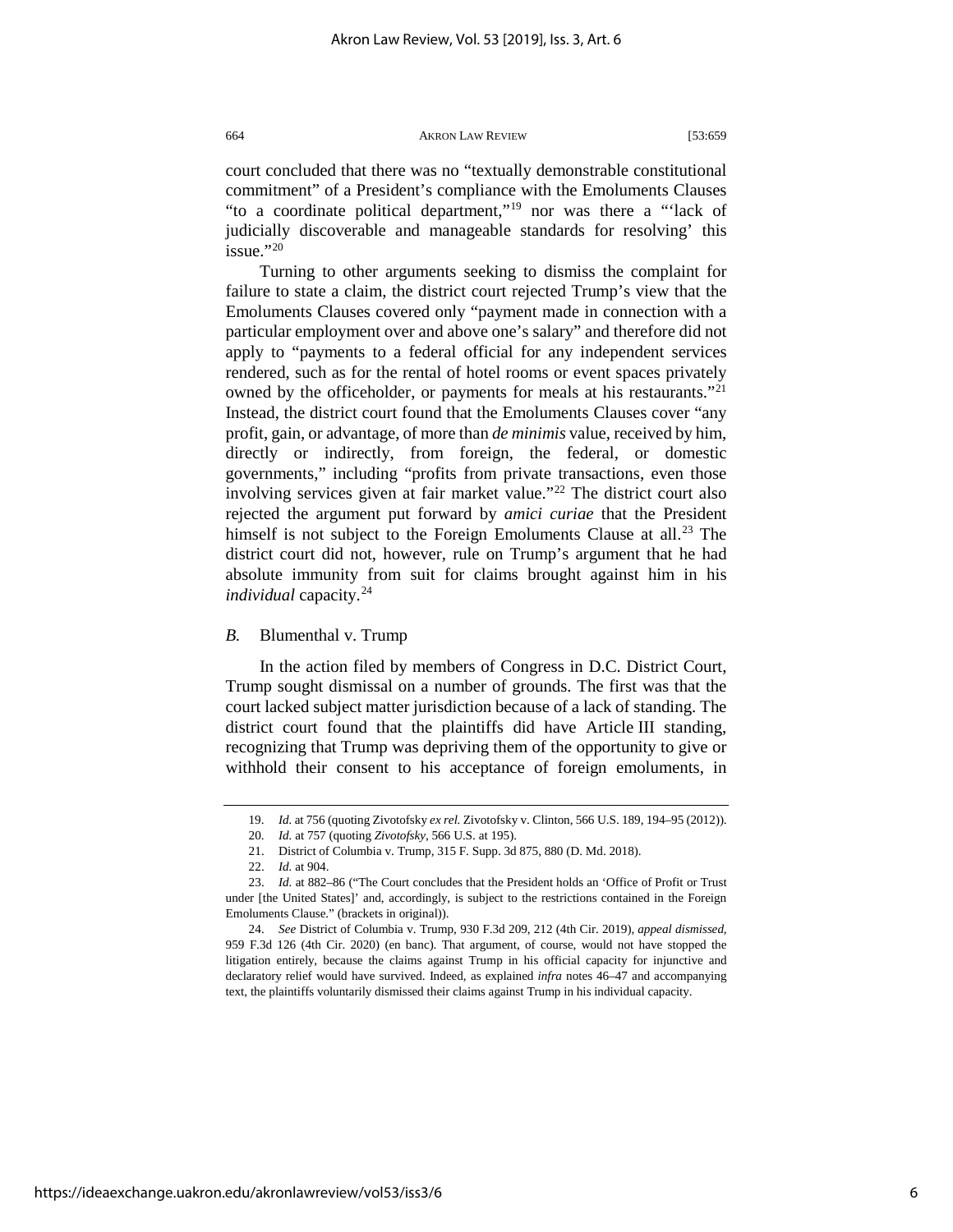violation of the Foreign Emoluments Clause.<sup>[25](#page-7-0)</sup> This was a constitutionally cognizable injury in fact, which was fairly traceable to Trump's failure to seek consent from Congress. That injury could be redressed by the court's grant of the declaratory and injunctive relief sought by the plaintiffs, which would include an order "enjoining the President from accepting 'any present, Emolument, Office, or Title, of any kind whatever' from a foreign state without obtaining 'the Consent of Congress.'"[26](#page-7-1)

In addition to asserting a lack of standing, Trump sought to dismiss this suit for failure to state a claim, arguing that profits Trump received through his business interests did not qualify as emoluments subject to the Emoluments Clause.<sup>[27](#page-7-2)</sup> The district court rejected this argument, defining the term Emolument "broadly" to include "any profit, gain, or advantage."[28](#page-7-3) The district court also rejected Trump's argument that there was no implied cause of action to seek injunctive relief under the Emoluments Clause. It found that the plaintiffs' allegations—if proven revealed that "the President is accepting prohibited foreign emoluments without seeking congressional consent, thereby defeating the purpose of the Clause to guard against even the possibility of 'corruption and foreign influence.'"[29](#page-7-4) The court therefore had "equitable discretion to enjoin allegedly unconstitutional action by the President."[30](#page-7-5) Likewise, the district court rejected Trump's argument that an injunction against him would unconstitutionally "impose a condition on his ability to serve as President and to perform the duties he is duly elected to perform."<sup>[31](#page-7-6)</sup> The district court reasoned that "seeking congressional consent prior to accepting prohibited foreign emoluments is a ministerial duty," and that a President "has no discretion as to whether or not to comply with it in the first instance."[32](#page-7-7)

<sup>25.</sup> *Blumenthal I*, 335 F. Supp. 3d 45, 52–72 (D.D.C. 2018).

<sup>26.</sup> *Id.* at 72 (quoting Complaint ¶¶ 84–92).

<sup>27.</sup> Blumenthal v. Trump, 373 F. Supp. 3d 191, 194 (D.D.C. 2019).

<span id="page-7-3"></span><span id="page-7-2"></span><span id="page-7-1"></span><span id="page-7-0"></span><sup>28.</sup> *Id.* at 207 ("'Emolument' is broadly defined as any profit, gain, or advantage." (citing District of Columbia v. Trump, 315 F. Supp. 3d 875, 905 (D. Md. 2018))).

<span id="page-7-4"></span><sup>29.</sup> *Id.* at 209 (quoting 3 RECORDS OF THE FEDERAL CONVENTION OF 1787, at 327 (Max Farrand ed., 1966)).

<span id="page-7-7"></span><span id="page-7-6"></span><span id="page-7-5"></span><sup>30.</sup> *Id.* (citing Armstrong v. Exceptional Child Ctr., Inc., 575 U.S. 320, 326 (2015), for the proposition that "we have long held that federal courts may in some circumstances grant injunctive relief against state officers who are violating, or planning to violate, federal law").

<sup>31.</sup> *Id.* at 211 (quoting Motion to Dismiss).

<sup>32.</sup> *Id.* at 212.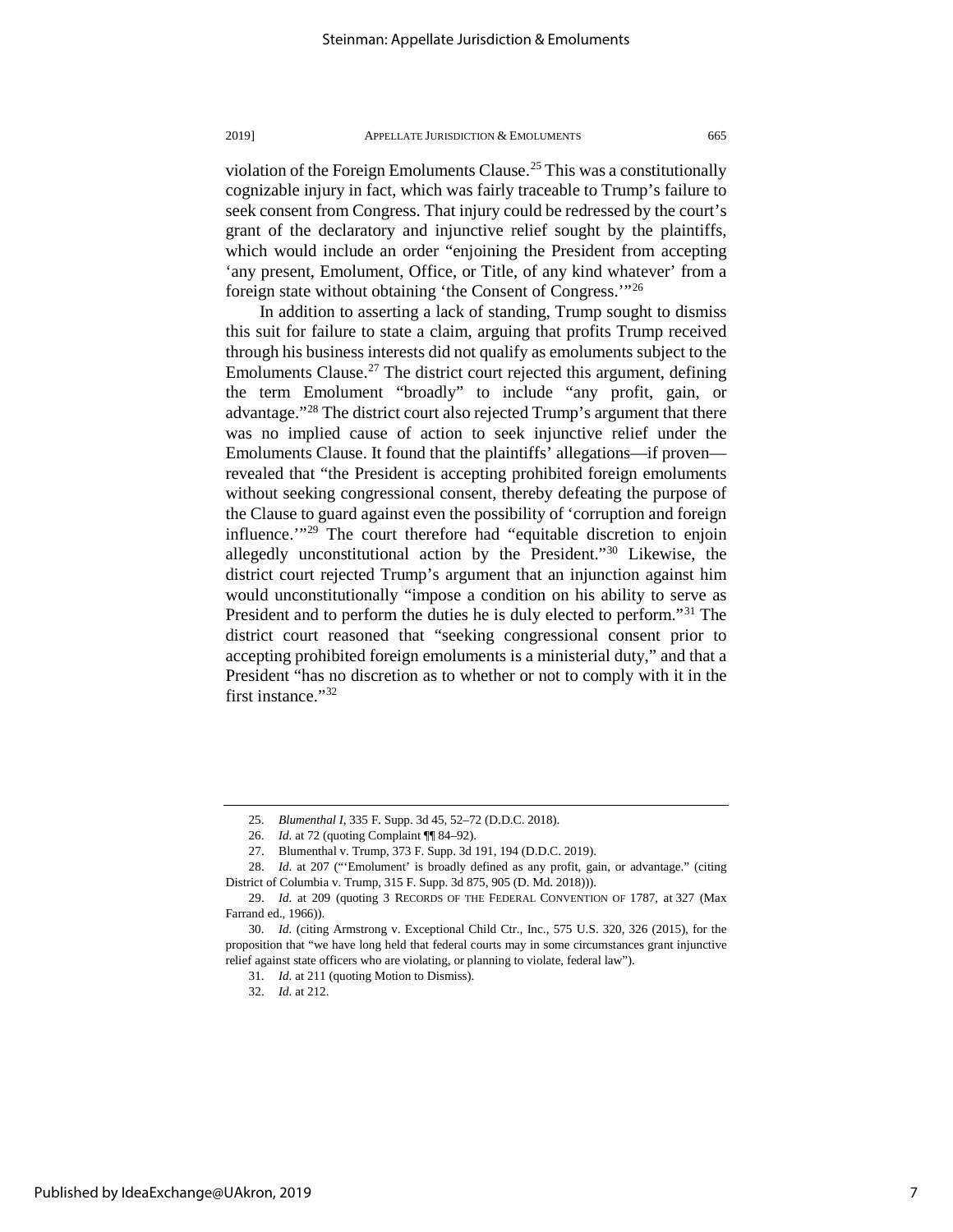### IV. MULTIPLE PATHS TO APPELLATE REVIEW

The general rule is that the federal courts of appeals have jurisdiction to review "*final* decisions of the district courts of the United States."[33](#page-8-1) None of the district court rulings described above constituted such "final decisions" in the traditional sense, because they simply *rejected* President Trump's efforts to obtain an early dismissal of the action. They surely did not "end[] the litigation on the merits and leave[] nothing for the court to do but execute the judgment."[34](#page-8-2) Rather, the rulings meant that those cases would proceed in the district courts, in order to adjudicate the merits of the plaintiffs' claims. Accordingly, Trump's attempts to contest the district court's rulings on appeal raised interesting questions of appellate jurisdiction.<sup>35</sup>

<span id="page-8-0"></span>Trump's first move was to ask the district courts in both *District of Columbia v. Trump* and *Blumenthal v. Trump* to certify their rulings for an immediate interlocutory appeal under 28 U.S.C. § 1292(b). Section 1292(b) provides a statutory exception to the final judgment rule, by which the district court may state in writing that a non-final order "involves a controlling question of law as to which there is substantial ground for difference of opinion" and that "an immediate appeal from the order may materially advance the ultimate termination of the litigation."[36](#page-8-4) Such a certification then gives the court of appeals "discretion" to "permit an appeal to be taken from such order."[37](#page-8-5) In both *Blumenthal* and *District of Columbia*, however, the district courts initially refused to certify their rulings for immediate appeals under  $\S 1292(b)$ .<sup>38</sup> But Trump did not take no for an answer. The following Sections describe Trump's attempts to obtain appellate review in the Fourth Circuit and D.C. Circuit.

<sup>33.</sup> 28 U.S.C. § 1291 (2018) (emphasis added).

<sup>34.</sup> Catlin v. United States, 324 U.S. 229, 233 (1945).

<span id="page-8-3"></span><span id="page-8-2"></span><span id="page-8-1"></span><sup>35.</sup> Appellate jurisdiction has not been a concern in the case that was filed in Manhattan federal court. *See supra* note [5.](#page-3-4) There, the district court agreed with Trump's arguments and dismissed the plaintiffs' claims, *see* CREW v. Trump, 276 F. Supp. 3d 174, 195 (S.D.N.Y. 2017), leading to a final judgment in Trump's favor that the plaintiffs appealed to the Second Circuit. *See* CREW v. Trump, 939 F.3d 131, 160 (2nd Cir. 2019) (vacating and remanding the district court's dismissal).

<sup>36.</sup> 28 U.S.C. § 1292(b) (2018).

<sup>37.</sup> *Id.*

<span id="page-8-6"></span><span id="page-8-5"></span><span id="page-8-4"></span><sup>38.</sup> *See* District of Columbia v. Trump, 344 F. Supp. 3d 828, 832 (D. Md. 2018) (denying § 1292(b) certification); Blumenthal v. Trump, 382 F. Supp. 3d 77, 79 (D.D.C. 2019) (denying

<sup>§ 1292(</sup>b) certification).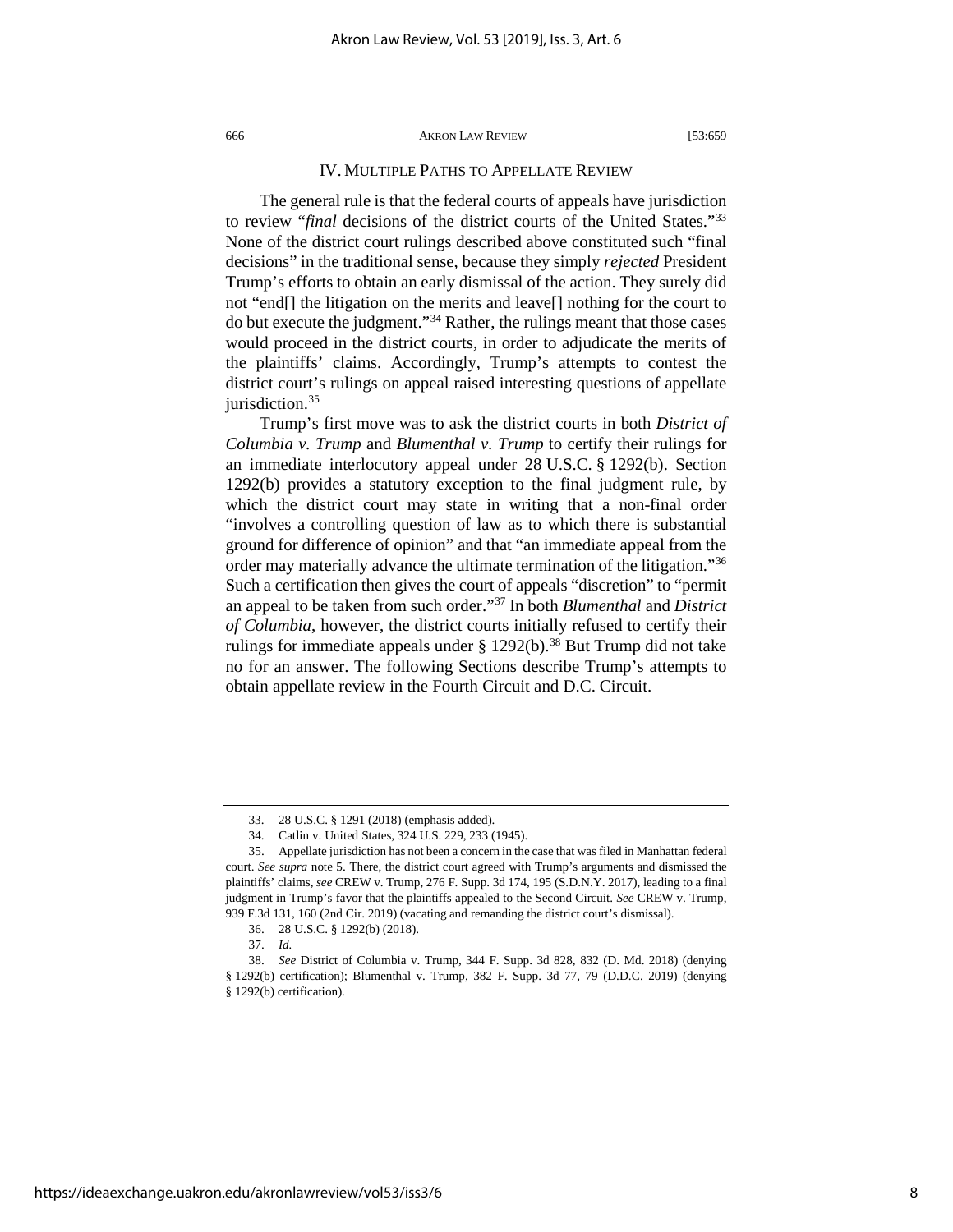### *A. The Fourth Circuit*

Following the Maryland district court's rulings, Trump pursued two separate cases in the Fourth Circuit: First, he filed a petition for a writ of mandamus.[39](#page-9-1) Second, he filed a notice of appeal, although that particular appeal challenged solely the district court's refusal to rule on his argument that he was absolutely immune from suit in his individual capacity.[40](#page-9-2)

In a case captioned *In re Trump*, a three-judge panel issued a writ of mandamus directing the district court to certify its rulings for interlocutory appeal under § 1292(b). Citing the Supreme Court's decision in *Cheney v. United States District Court*, the opinion by Judge Niemeyer found that "there is no other mechanism for prompt appellate review of the threshold legal issues raised by the District and Maryland's complaint, which asserts unprecedented claims directly against a sitting President,"<sup>[41](#page-9-3)</sup> and that the district court's refusal to certify its ruling under § 1292(b) "amounted to a clear abuse of discretion."[42](#page-9-4) However, "rather than remand the case to the district court simply to have it pointlessly go through the motions of certifying," the Fourth Circuit panel explained that it would "take the district court's orders as certified and grant our permission to the President to appeal those orders, thus taking jurisdiction under  $\S 1292(b)$ ."<sup>[43](#page-9-5)</sup> The panel then addressed the merits of the Article III standing issue, concluding that neither the District of Columbia nor the state of Maryland had Article III standing to pursue their claims against Trump for violating the Emoluments Clauses.<sup>[44](#page-9-6)</sup>

<span id="page-9-9"></span>In a second opinion issued that same day, captioned *District of Columbia v. Trump*, the same panel considered Trump's appeal regarding the individual-capacity claims.<sup>[45](#page-9-7)</sup> Shortly after Trump filed his notice of appeal on this issue, the plaintiffs filed a notice of voluntarily dismissal (without prejudice) of their individual-capacity claims in the district court.<sup>[46](#page-9-8)</sup> They accordingly sought dismissal of this appeal for lack of

<span id="page-9-0"></span><sup>39.</sup> *See In re* Trump, 928 F.3d 360, 360 (4th Cir. 2019).

<sup>40.</sup> *See* District of Columbia v. Trump, 930 F.3d 209, 209 (4th Cir. 2019).

<span id="page-9-4"></span><span id="page-9-3"></span><span id="page-9-2"></span><span id="page-9-1"></span><sup>41.</sup> *In re Trump*, 928 F.3d at 371 (quoting Cheney v. United States District Court, 542 U.S. 367, 382 (2004)).

<sup>42.</sup> *Id.*

<sup>43.</sup> *Id.* at 372.

<sup>44.</sup> *See id.* at 375–79.

<span id="page-9-7"></span><span id="page-9-6"></span><span id="page-9-5"></span><sup>45.</sup> *Trump*, 930 F.3d at 211 ("[H]ere, we address the President's motion filed *in his individual capacity*, which raises the additional issue of whether the President has absolute immunity and which is presented to us by appeal." (emphasis in original)).

<span id="page-9-8"></span><sup>46.</sup> *See id.* at 212 ("[O]n December 19, the District and Maryland filed a notice of voluntary dismissal 'without prejudice' of their individual-capacity claims pursuant to Federal Rule of Civil Procedure  $41(a)(1)(A)(i)$ .").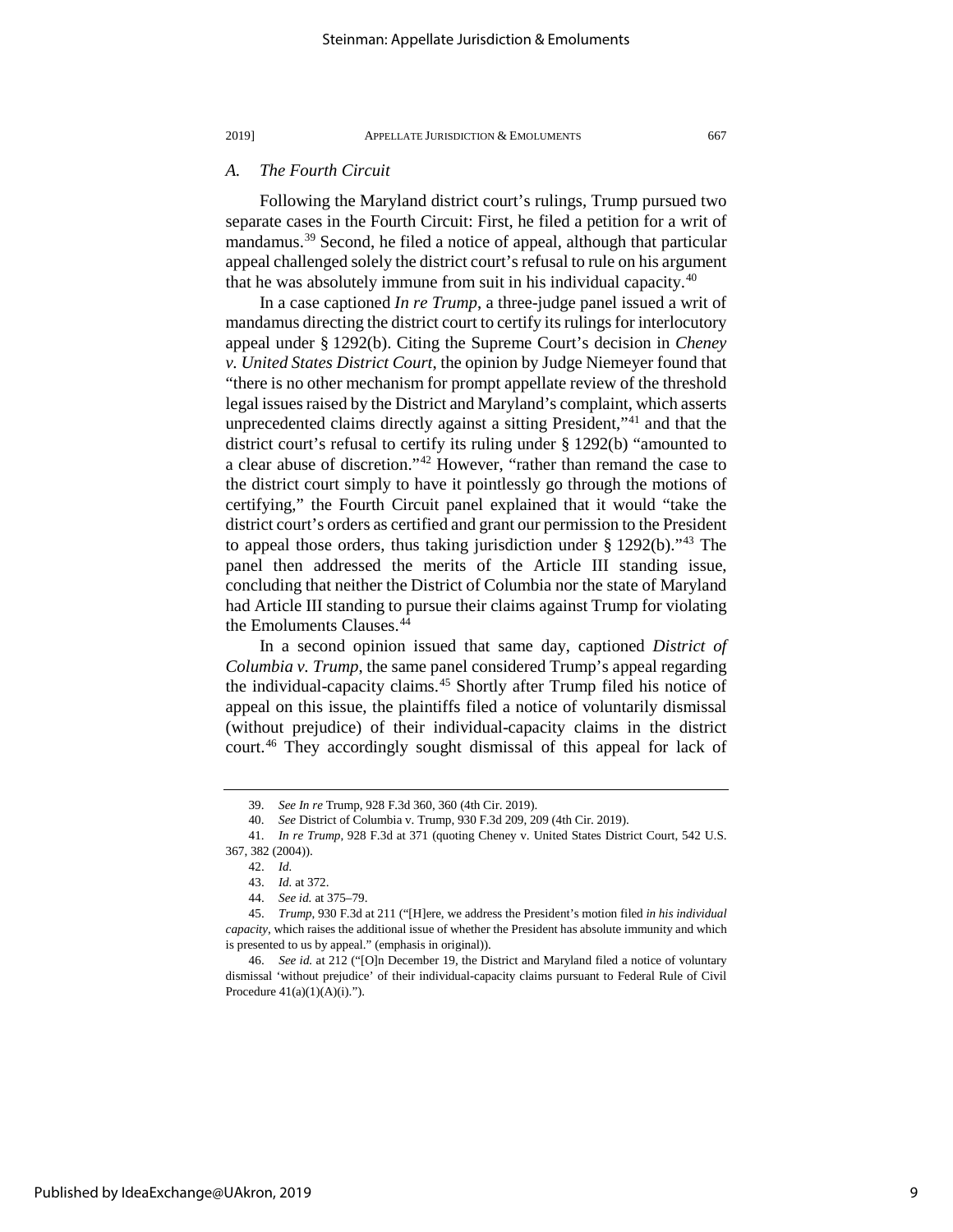<span id="page-10-0"></span>appellate jurisdiction.<sup>[47](#page-10-1)</sup> Judge Niemeyer's opinion for the panel rejected the plaintiffs' jurisdictional argument, reasoning that the plaintiffs' "lost the ability to act on the [individual-capacity] claims in the district court" after Trump had filed his notice of appeal.<sup>48</sup> Then, using an interpretation of the collateral order doctrine that allows denials of governmental immunity to be immediately reviewed, Judge Niemeyer ruled that the district court had effectively denied Trump's invocation of absolute immunity by ordering the parties to begin discovery.<sup>[49](#page-10-3)</sup> Finally, invoking its ruling on the mandamus petition, the panel concluded that the District of Columbia and Maryland lacked Article III standing to pursue their individual-capacity claims against Trump. [50](#page-10-4)

<span id="page-10-9"></span>On October 15, 2019, the full Fourth Circuit granted the plaintiffs' petitions for en banc rehearing in both cases.<sup>51</sup> And on May 14, 2020, the en banc Fourth Circuit voted 9-to-6 to overturn the panel decisions in both *In re Trump* and *District of Columbia v. Trump*—thereby reinstating the district court's decisions and allowing the litigation to proceed.<sup>[52](#page-10-6)</sup> In both cases, Judge Motz authored the majority opinion, joined by Chief Judge Gregory and Judges King, Keenan, Wynn, Diaz, Floyd, Thacker, and Harris.[53](#page-10-7) Judges Wilkinson, Niemeyer, Agee, Richardson, Quattlebaum, and Rushing dissented, stating that they would have reversed the district court and ordered the litigation be dismissed.<sup>[54](#page-10-8)</sup>

<span id="page-10-4"></span>50. *Id.* at 215 ("Because the claims that the District and Maryland assert against the President in his individual capacity are identical to the claims they assert against him in his official capacity and are premised on the same factual allegations, our decision in appeal No. 18-2486, also decided today and addressing the same standing issue, governs the outcome here. . . . [T]he District and Maryland do not have standing under Article III to pursue their claims against the President in any capacity, including his individual capacity.").

<span id="page-10-5"></span>51. *See In re* Trump, 780 F. App'x 36, 37 (4th Cir. 2019); District of Columbia v. Trump, 780 F. App'x 38, 38 (4th Cir. 2019).

<span id="page-10-6"></span>52. *See In re* Trump, 958 F.3d 274 (4th Cir. 2020) (en banc); District of Columbia v. Trump, 959 F.3d 126 (4th Cir. 2020) (en banc).

<span id="page-10-7"></span>53. *See Trump*, 958 F.3d at 278; *District of Columbia*, 959 F.3d at 128. In the mandamus action, Judge Wynn also wrote a concurring opinion that was joined by Judges Keenan, Floyd, and Thacker. *See Trump*, 958 F.3d at 289 (Wynn, J., concurring).

<span id="page-10-8"></span>54. In the mandamus action, Judge Wilkinson authored a dissenting opinion that was joined by Judges Niemeyer, Agee, Richardson, Quattlebaum, and Rushing, *see Trump*, 958 F.3d at 290 (Wilkinson, J., dissenting), and Judge Niemeyer authored a dissenting opinion that was joined by Judges Wilkinson, Agee, Quattlebaum, and Rushing, *see id.* at 309 (Niemeyer, J., dissenting). In *District of Columbia v. Trump*, Judge Niemeyer authored a dissenting opinion that was joined by Judges Wilkinson, Agee, Quattlebaum, and Rushing, *see* 959 F.3d at 132 (Niemeyer, J., dissenting), and Judge Richardson authored a dissenting opinion, *see id.* at 142 (Richardson, J., dissenting).

<sup>47.</sup> *See id.* 

<sup>48.</sup> *Id.* at 214.

<span id="page-10-3"></span><span id="page-10-2"></span><span id="page-10-1"></span><sup>49.</sup> *Id.* at 213 ("After it deferred ruling on the President's invocation of immunity, it ordered the parties to begin with discovery, thereby effectively denying the President the important aspect of immunity that he be spared the burdens of pretrial proceedings, including discovery.").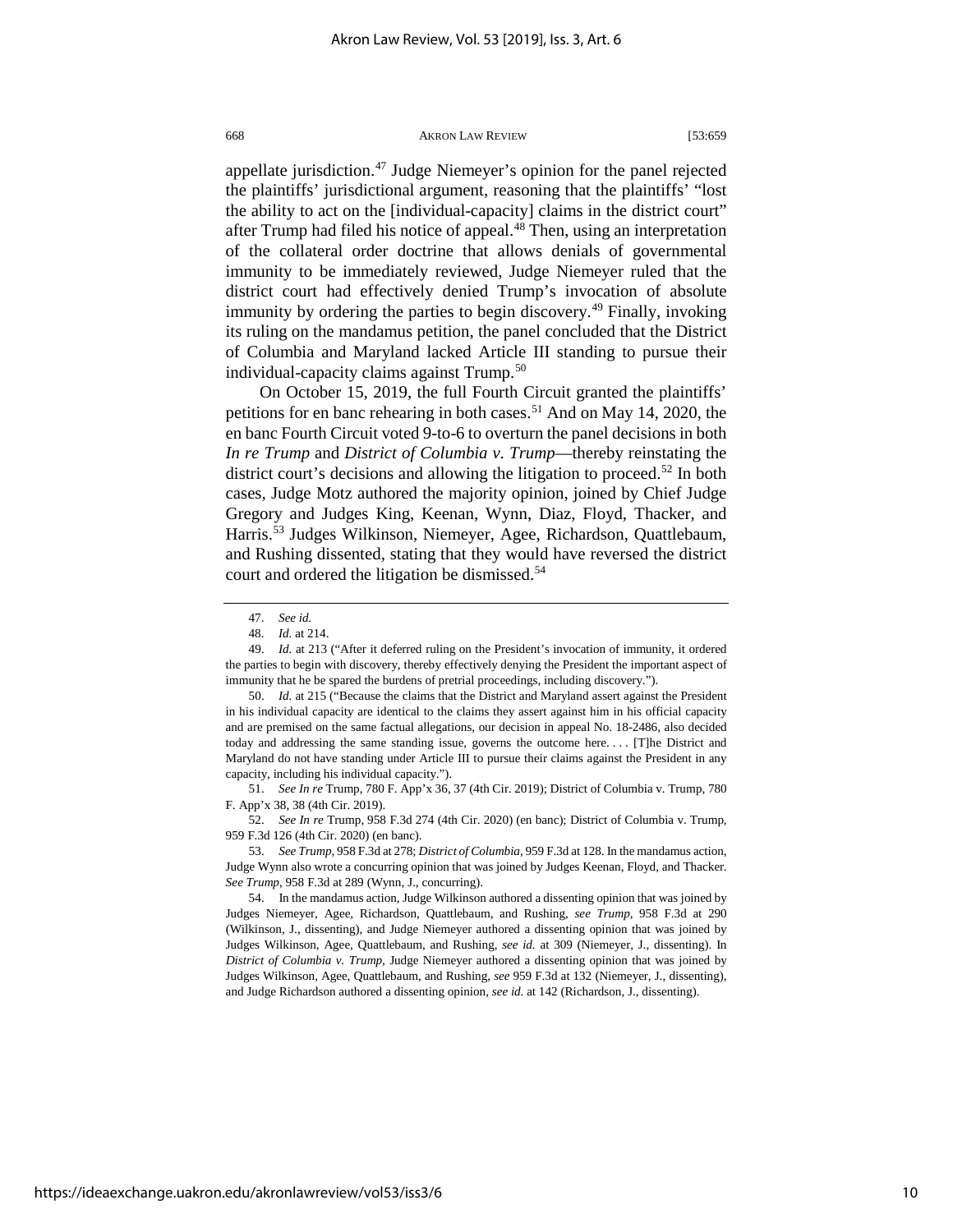Judge Motz's majority opinion in *In re Trump* denied Trump's petition for a writ of mandamus. Noting that "[t]he procedural posture in which this case comes to us—a petition for a writ of mandamus—is not window dressing," she concluded that "[a] petitioner must establish a clear and indisputable right to the relief sought for a writ of mandamus to issue, and the President has not done so."[55](#page-11-0) Judge Motz first rejected Trump's argument for a writ of mandamus compelling the district court to certify an interlocutory appeal under  $\S 1292(b)$ .<sup>56</sup> She did not completely "foreclose the possibility that in an appropriate case a writ of mandamus may issue to order a district court to certify an interlocutory appeal under  $\S 1292(b)$ ."<sup>[57](#page-11-2)</sup> For example, "[i]f the district court ignored a request for certification, denied such a request based on nothing more than caprice, or made its decision in manifest bad faith, issuing the writ might well be appropriate."<sup>[58](#page-11-3)</sup> In the emoluments case, however, the district court's § 1292(b) ruling "was not arbitrary or based on passion or prejudice; to the contrary, it 'was in its nature a judicial act.'"[59](#page-11-4) Mandamus was not appropriate vis-à-vis the district court's refusal to certify the case under § 1292(b) because "the district court promptly recognized and ruled on the request for certification in a detailed written opinion that applied the correct legal standards."<sup>[60](#page-11-5)</sup>

Next, Judge Motz rejected Trump's argument that—regardless of § 1292(b) certification—the Fourth Circuit should issue a writ of mandamus directing the district court to dismiss the lawsuit. She noted that such relief would require Trump to "establish that it is not merely *likely*, but 'clear and indisputable,' that the *entire action* cannot lie."[61](#page-11-6) Although the plaintiffs' legal claims were "novel," Judge Motz found that "reasonable jurists can disagree in good faith on the merits of these claims"—as well as on whether the plaintiffs suffered a "cognizable injury."[62](#page-11-7) Judge Motz also rejected Trump's argument that a writ of mandamus was justified because of separation of powers, either because the suit would "subject[] the Executive Branch to intrusive discovery,"[63](#page-11-8)

61. *Id.* (emphasis in original)

<sup>55.</sup> *Trump*, 958 F.3d at 289.

<span id="page-11-1"></span><span id="page-11-0"></span><sup>56.</sup> *See id.* at 282–85.

<sup>57.</sup> *Id.* at 285.

<sup>58.</sup> *Id.*

<span id="page-11-2"></span><sup>59.</sup> *Id.* (quoting Ex parte Secombe, 60 U.S. (19 How.) 9, 15 (1856)).

<sup>60.</sup> *Id.*

<sup>62.</sup> *Id.* at 286.

<span id="page-11-8"></span><span id="page-11-7"></span><span id="page-11-6"></span><span id="page-11-5"></span><span id="page-11-4"></span><span id="page-11-3"></span><sup>63.</sup> *Id.* at 287 (discussing Cheney v. U.S. Dist. Court, 542 U.S. 367 (2004) (internal quotation marks omitted)).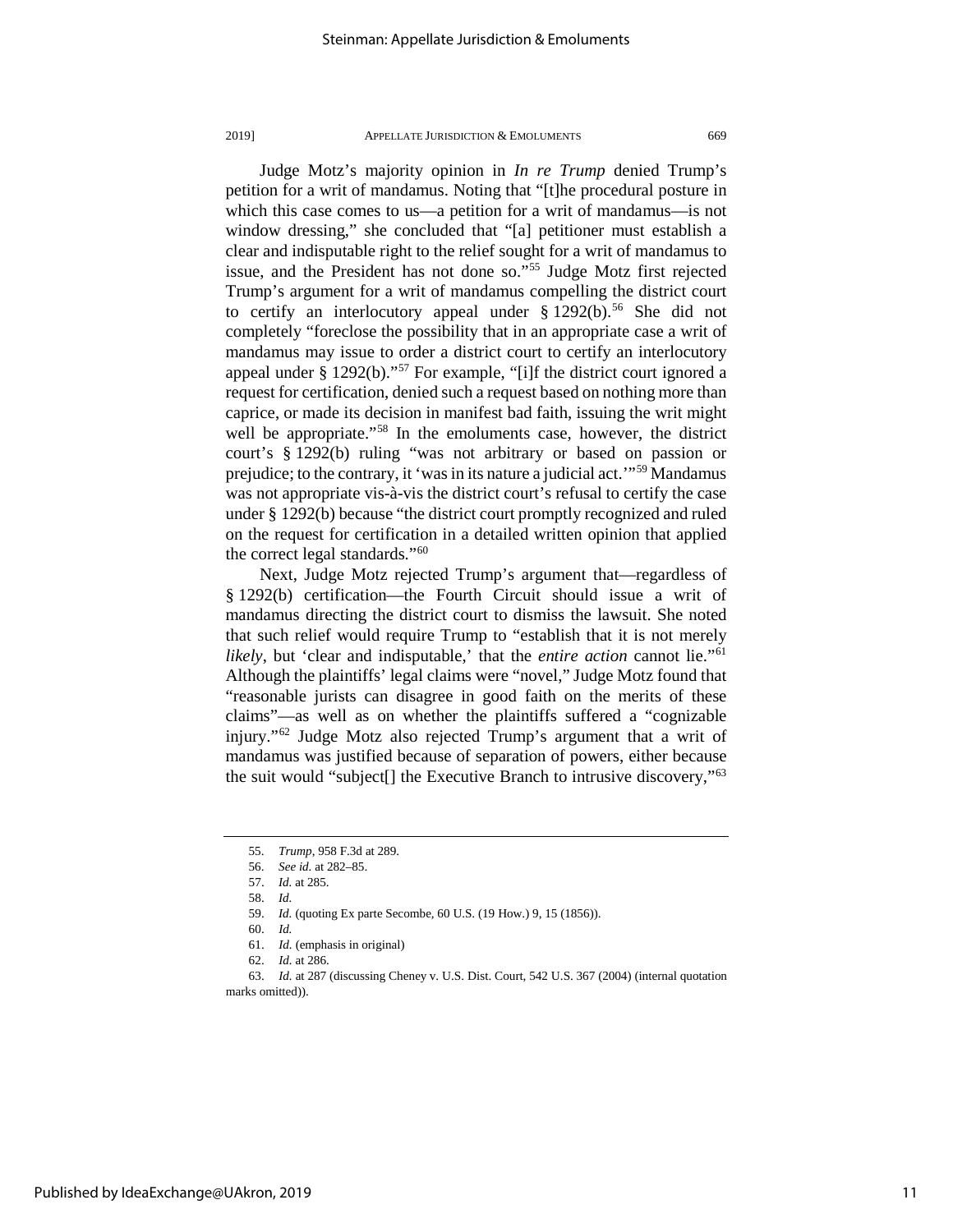<span id="page-12-10"></span>or because the judicial branch lacked the power to interfere regarding the President's performance of a "discretionary duty."<sup>[64](#page-12-2)</sup>

Finally, the en banc Fourth Circuit's decision in *District of Columbia v. Trump* found a lack of appellate jurisdiction regarding Trump's argument that he was entitled to absolute immunity from the claims brought against him in his individual capacity.<sup>[65](#page-12-3)</sup> Judge Motz's majority opinion recognized that "[a] district court's actual refusal to rule on immunity is treated as a denial of immunity and is immediately appealable,"[66](#page-12-4) and that "[a]n implicit refusal to rule on an immunity question can also provide a basis for appellate jurisdiction."[67](#page-12-5) But this route to an immediate appeal is not available when "it is clear that the district court *does* intend to rule on a motion asserting an immunity defense and has not unreasonably delayed in doing so."[68](#page-12-6) Judge Motz concluded that the district court's seven-month delay in ruling on Trump's motion invoking absolute immunity did not "evince[] an unreasonable delay or a desire to needlessly prolong this litigation," noting the district court's "express statements that it would rule on the President's motion to dismiss and its diligence in attending to other important matters in the case."<sup>[69](#page-12-7)</sup>

<span id="page-12-0"></span>It appears that the next stop for the Maryland emoluments litigation is the U.S. Supreme Court. In June 2020, Trump asked the Fourth Circuit to extend its previously entered stay on further district court proceedings, indicating that he plans to file a petition for certiorari in the Supreme Court.<sup>[70](#page-12-8)</sup> The timing could be quite interesting, because the November 2020 election may affect whether a live controversy will still exist regarding Trump's conduct and the Emoluments Clauses.<sup>[71](#page-12-9)</sup>

<span id="page-12-9"></span>71. Whether the result of the 2020 election could make the emoluments litigation moot as a formal matter is a question beyond the scope of this Article. Even if a live controversy remains, the election could affect the Supreme Court's interest in granting certiorari.

<span id="page-12-1"></span><sup>64.</sup> *Id.* at 288.

<sup>65.</sup> 959 F.3d at 129.

<sup>66.</sup> *Id.* at 130.

<sup>67.</sup> *Id.*

<sup>68.</sup> *Id.* at 131 (emphasis in original).

<sup>69.</sup> *Id.* at 132.

<span id="page-12-8"></span><span id="page-12-7"></span><span id="page-12-6"></span><span id="page-12-5"></span><span id="page-12-4"></span><span id="page-12-3"></span><span id="page-12-2"></span><sup>70.</sup> *See* Motion to Extend the Stay of District Court Proceedings Pending the Resolution of a Forthcoming Petition for a Writ of Certiorari and any Further Proceedings in the Supreme Court, *In re* Trump (June 12, 2020) (No. 18-2486), 2020 WL 3183539; *see also* Motion to Stay the Mandate, District of Columbia v. Trump (June 12, 2020) (No. 18-2488), 2020 WL 3183540 (asking the Fourth Circuit to "stay the mandate to preserve the status quo pending a petition for a writ of certiorari in the Supreme Court").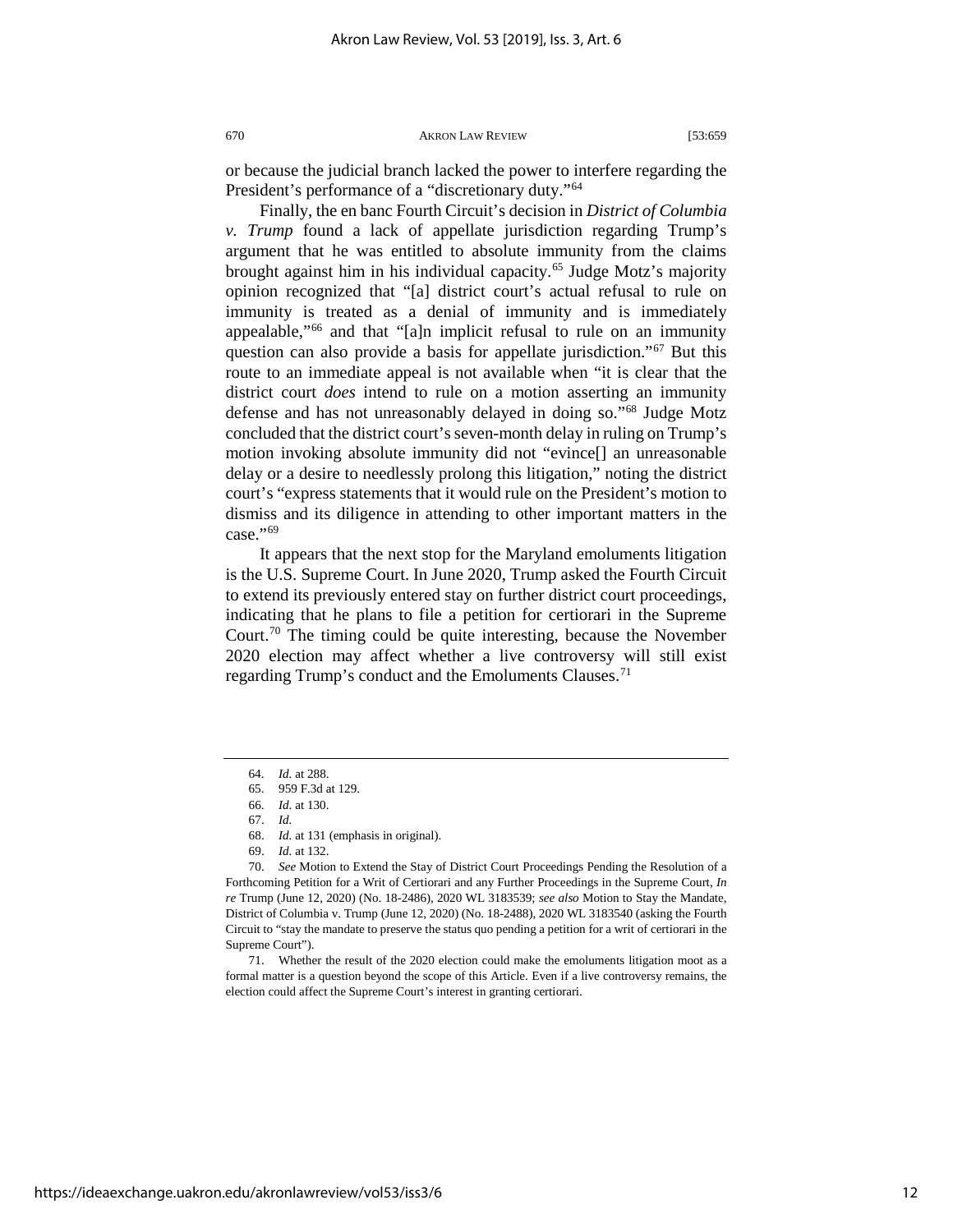### *B. The D.C. Circuit*

<span id="page-13-8"></span>With respect to the D.C. district court's ruling in *Blumenthal*, Trump filed a petition for a writ of mandamus in the D.C. Circuit. The three-judge panel (Judges Millett, Pillard, and Wilkins) denied the writ without prejudice in a per curiam opinion.<sup>[72](#page-13-0)</sup> As for the substantive issues addressed in the district court's rulings, the D.C. Circuit stated simply: "Although Petitioner has identified substantial questions concerning standing and the cause of action, he has not shown a clear and indisputable right to dismissal of the complaint in this case on either of those grounds."[73](#page-13-1)

The D.C. Circuit then turned to Trump's request for an order directing the district court to certify the orders for interlocutory appeal under § 1292(b). The panel observed that "it appears to this court that the district court abused its discretion by concluding that an immediate appeal would not advance the ultimate termination of the litigation."<sup>[74](#page-13-2)</sup> It also stated that the plaintiffs' claims against Trump presented "important and open threshold questions of pure law," and that such questions "are best resolved conclusively through an expedited interlocutory appeal with focused briefing and oral argument, rather than tentatively through the demanding lens of the mandamus requirement of clear and indisputable error.["75](#page-13-3)

That said, the D.C. Circuit also recognized a divide within the federal circuits regarding "whether a court of appeals has jurisdiction to issue a writ of mandamus to order a district court to certify an issue for interlocutory appeal pursuant to 28 U.S.C. § 1292(b)."[76](#page-13-4) It declined, however, "to wade into that dispute at this time."<sup>[77](#page-13-5)</sup> Instead, the panel "exercised [its] discretion to deny the writ, without prejudice, and remand the matter to the district court for *immediate reconsideration* of the motion to certify."[78](#page-13-6) It then stated that it would retain jurisdiction over "the decision whether to grant any petition for permission to appeal, should the district court grant certification pursuant to 28 U.S.C. § 1292(b) upon remand."[79](#page-13-7) More pointedly, the panel declared that it would also retain

<sup>72.</sup> *In re* Trump, 781 F. App'x 1, 1 (D.C. Cir. 2019).

<sup>73.</sup> *Id.*

<sup>74.</sup> *Id.* at 2.

<sup>75.</sup> *Id.*

<span id="page-13-7"></span><span id="page-13-6"></span><span id="page-13-5"></span><span id="page-13-4"></span><span id="page-13-3"></span><span id="page-13-2"></span><span id="page-13-1"></span><span id="page-13-0"></span><sup>76.</sup> *Id.* (citing *In re* Trump, 928 F.3d 360, 370–73 (4th Cir. 2019), and *In re* Ford Motor Co., 344 F.3d 648, 653–55 (7th Cir. 2003)).

<sup>77.</sup> *Id.*

<sup>78.</sup> *Id.* (emphasis added).

<sup>79.</sup> *Id.*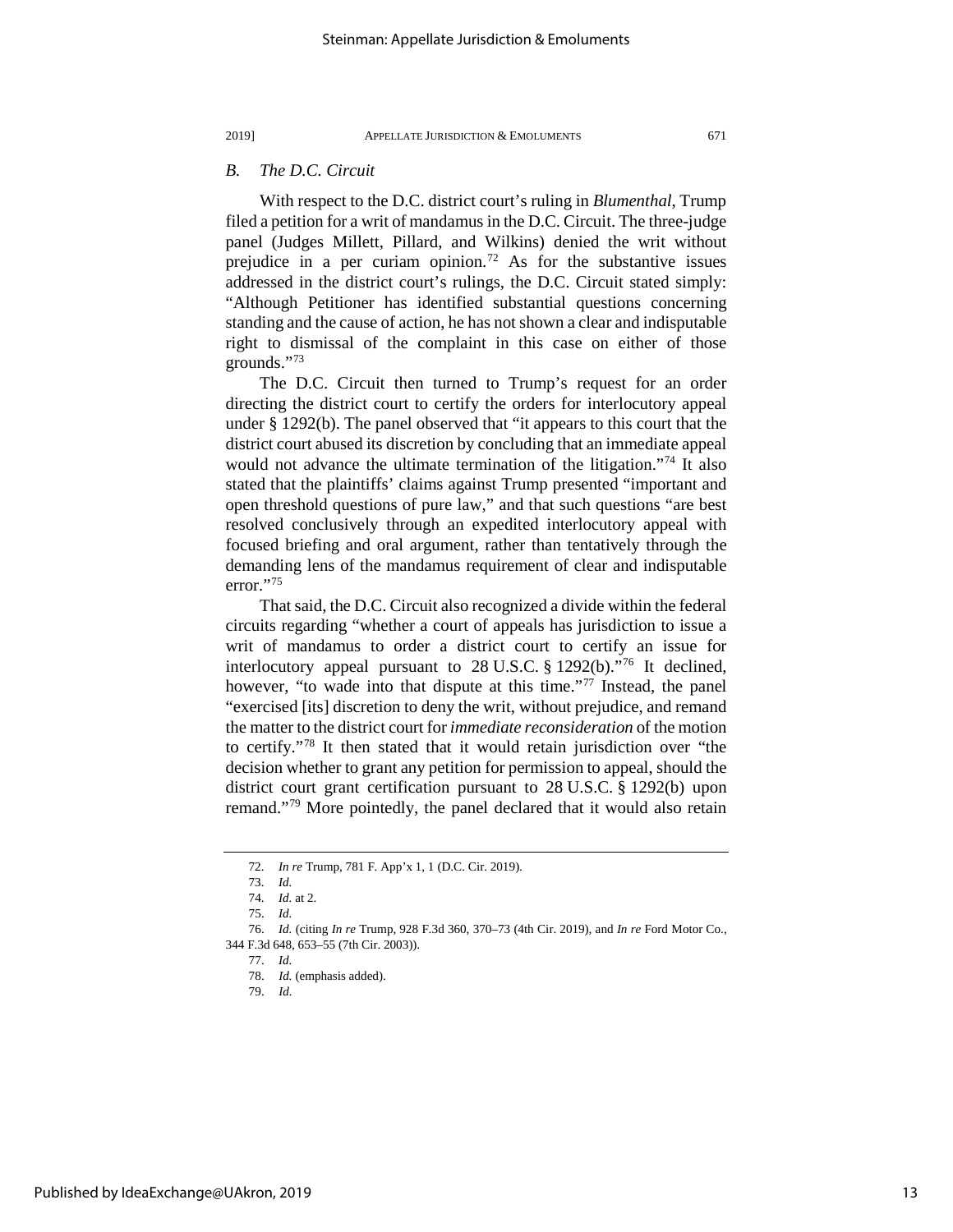jurisdiction over "any subsequent petition for writ of mandamus, should

Sure enough, the D.C. Circuit's suggestion to the district court was successful, and on remand the district court certified the orders under  $§$  1292(b).<sup>[81](#page-14-1)</sup> Indeed, the district court viewed the D.C. Circuit's order as

the district court deny certification upon remand."[80](#page-14-0)

quite forceful. Consider the district court's response to a plan proposed by the plaintiffs that would have proceeded to expedited summary judgment motions without subjecting Trump to any direct discovery.<sup>[82](#page-14-2)</sup> The district court did not make an independent assessment of whether § 1292(b) certification was warranted in light of this proposal. Rather, it felt compelled to certify its earlier orders because the plaintiffs' plan was "inconsistent with the remand order from the D.C. Circuit,"[83](#page-14-3) emphasizing the D.C. Circuit's "view" that the district court's orders "squarely meet the criteria for certification under Section 1292(b)."[84](#page-14-4)

Once the district court issued its § 1292(b) certification on remand, Trump petitioned the D.C. Circuit for permission to appeal under Appellate Rule 5.<sup>[85](#page-14-5)</sup> The D.C. Circuit granted the petition and a three-judge panel heard oral argument on December 9, 2019.<sup>[86](#page-14-6)</sup> On February 7, 2020, the panel issued its decision—unanimously concluding that the members of Congress lacked Article III standing and instructing the district court to dismiss their complaint. $87$  The opinion did not address any issues relating to appellate jurisdiction, except to recognize that the district court ultimately certified its order under  $\S 1292(b)$ .<sup>[88](#page-14-8)</sup>

### V. THE RELATIONSHIP BETWEEN MANDAMUS AND § 1292(B)

The decisions by the Fourth Circuit and D.C. Circuit panels reveal two distinct approaches. The initial Fourth Circuit panel embraced the

<sup>80.</sup> *Id.*

<span id="page-14-2"></span><span id="page-14-1"></span><span id="page-14-0"></span><sup>81.</sup> Blumenthal v. Trump, No. 17-1154 (EGS), 2019 WL 3948478, at \*3 (D.C. Cir. Aug. 21, 2019).

<sup>82.</sup> *See id.* at \*2.

<sup>83.</sup> *Id.*

<sup>84.</sup> *Id.* at \*3 (quoting *In re* Trump, 781 F. App'x 1, 2 (D.C. Cir. 2019)).

<sup>85.</sup> *See* FED. R. APP. P. 5(a) (governing petitions for permission to appeal).

<span id="page-14-6"></span><span id="page-14-5"></span><span id="page-14-4"></span><span id="page-14-3"></span><sup>86.</sup> The panel that heard oral argument was different than the one that ruled on the mandamus petition*. See supra* note [72](#page-13-8) and accompanying text. The oral argument panel was Judges Henderson, Tatel, and Griffith.

<span id="page-14-7"></span><sup>87.</sup> Blumenthal v. Trump, 949 F.3d 14, 16 (D.C. Cir. 2020) ("Because we conclude that the Members lack standing, we reverse the district court and remand with instructions to dismiss their complaint.").

<span id="page-14-8"></span><sup>88.</sup> *Id.* at 18 ("On reconsideration, the district court certified both dismissal denials for interlocutory appeal and stayed its proceedings. We then granted the interlocutory appeal. . . . We have jurisdiction under 28 U.S.C. § 1292(b)." (citations omitted)).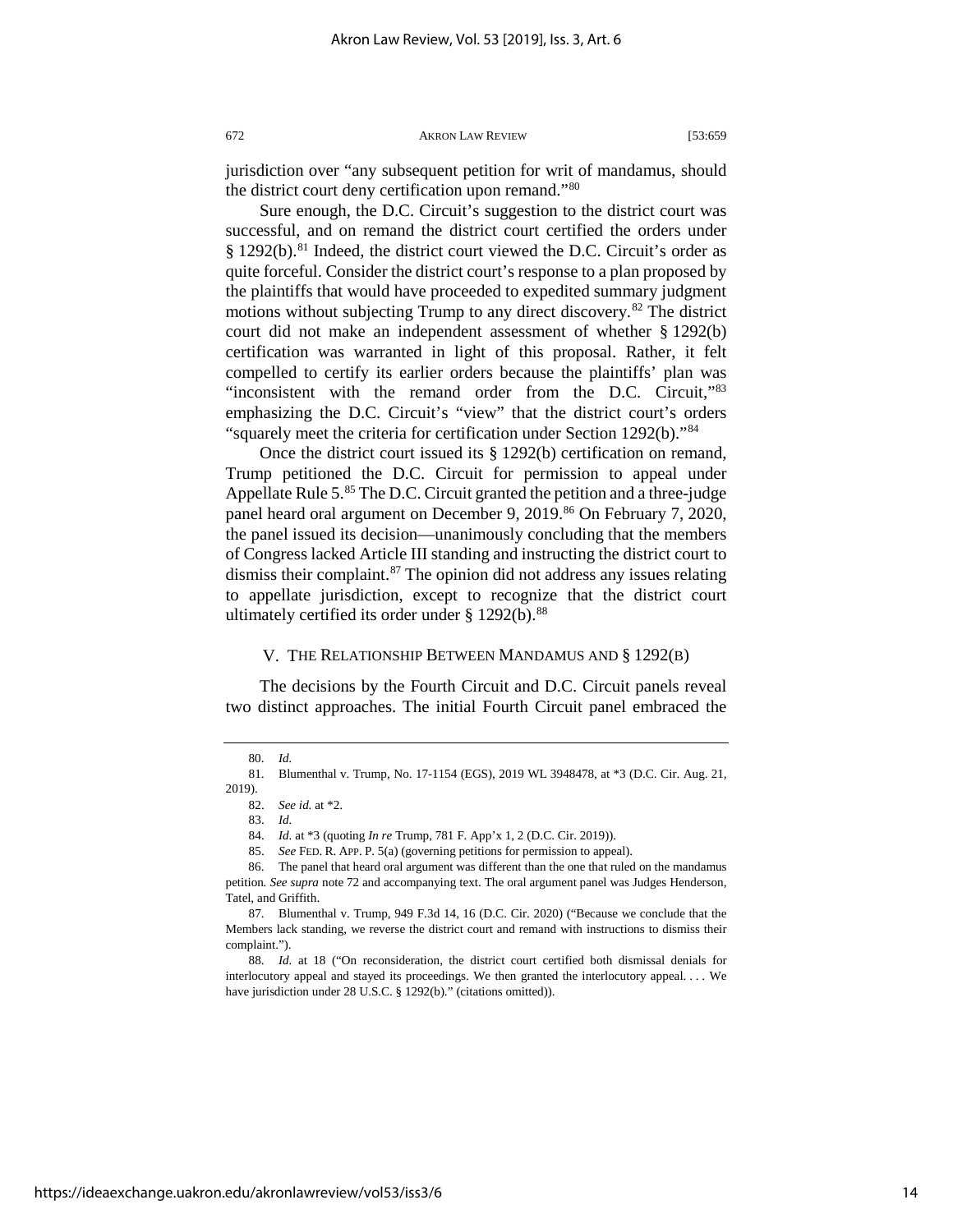view that the court of appeals can use a writ of mandamus not only to compel a district court to certify an interlocutory order under § 1292(b), but to "take the district court's orders as certified" and thereby to address the merits of those orders without a remand to the district court.<sup>[89](#page-15-0)</sup> Although the en banc Fourth Circuit has overturned that decision, Trump is likely to push this approach as the litigation moves to the Supreme Court.<sup>[90](#page-15-1)</sup> The D.C. Circuit panel claimed that it was refraining from deciding whether a court of appeals can compel § 1292(b) certification through a writ of mandamus,  $91$  but it nonetheless expressed its view that the district court had "abused its discretion" in failing to find that the requirements of  $\S 1292(b)$  $\S 1292(b)$  $\S 1292(b)$  had been met;<sup>92</sup> the D.C. Circuit panel then remanded the case to the district court "for immediate reconsideration of the motion to certify."[93](#page-15-4)

Although the D.C. Circuit's approach may seem more modest, both approaches are problematic. This Part addresses each approach in turn.<sup>[94](#page-15-5)</sup>

### *A. A Court of Appeals Cannot Use Mandamus to Compel § 1292(b) Certification By the District Court*

The approach of the initial Fourth Circuit panel—which permits an appellate court to compel the district court to certify an order under § 1292(b)—would contravene the will of Congress and upend the structure of the § 1292(b) certification procedure. Section 1292(b) opens the door to immediate appellate review of an interlocutory order only "[w]hen a *district judge* . . . *shall be of the opinion* that such order involves a controlling question of law as to which there is substantial ground for difference of opinion and that an immediate appeal from the order may materially advance the ultimate termination of the litigation."[95](#page-15-6)

<span id="page-15-7"></span><sup>89.</sup> *In re* Trump, 928 F.3d 360, 372 (4th Cir. 2019).

<span id="page-15-1"></span><span id="page-15-0"></span><sup>90.</sup> *See supra* not[e 70](#page-12-0) and accompanying text (noting Trump's intention to file a petition for a writ of certiorari with the Supreme Court).

<span id="page-15-2"></span><sup>91.</sup> *In re* Trump, 781 F. App'x 1, 2 (D.C. Cir. 2019) ("We need not wade into that dispute at this time.").

<sup>92.</sup> *Id.*

<sup>93.</sup> *Id.*

<span id="page-15-5"></span><span id="page-15-4"></span><span id="page-15-3"></span><sup>94.</sup> In criticizing the panels' approaches to the relationship between writs of mandamus and § 1292(b), I do not dispute the possibility that orders like those issued by the district courts might be *directly* reviewed via a writ of mandamus. As current Chief Judge of the Seventh Circuit Diane Wood explained: "[T]he way to secure appellate consideration in such a situation is not by seeking a writ of mandamus to require the district court to certify something under § 1292(b). It is simply to file a petition for a writ of mandamus directed to the underlying problem." *In re* Ford Motor Co., 344 F.3d 648, 654 (7th Cir. 2003). *See infra* notes [98–](#page-16-0)[101](#page-16-1) and accompanying text (discussing the *Ford*  decision).

<span id="page-15-6"></span><sup>95.</sup> 28 U.S.C. § 1292(b) (2018).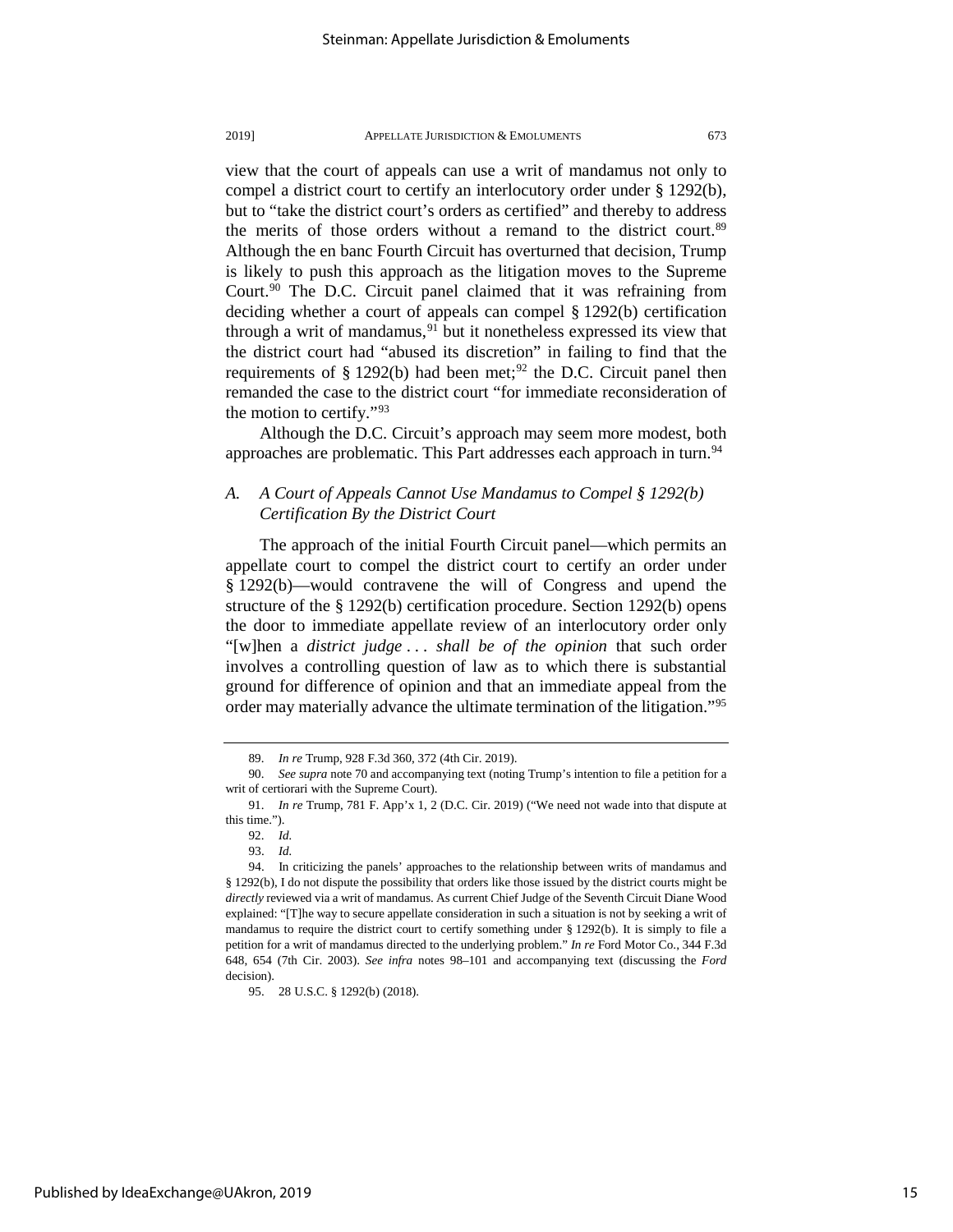<span id="page-16-0"></span>

<span id="page-16-10"></span>Chief Judge Henry Friendly, writing for the Second Circuit, made the point well five decades ago in *Leasco Data Processing Equipment*  Corp. v. Maxwell.<sup>[96](#page-16-2)</sup> As he put it: "Congress plainly intended that an appeal under § 1292(b) should lie *only* when the district court and the court of appeals *agreed* on its propriety. It would wholly frustrate this scheme if the court of appeals could coerce decision by the district judge."<sup>[97](#page-16-3)</sup>

A more recent opinion from the Seventh Circuit, authored by current Chief Judge Diane Wood, reached the same conclusion. Her opinion in *In re Ford Motor Co.* noted that "[m]ost courts have held that mandamus is not appropriate to compel a district court to certify under § 1292(b),"[98](#page-16-4) and explained that "[t]his wealth of authority exists for a very good reason."[99](#page-16-5) That is, "[t]he whole point of § 1292(b) is to create a *dual gatekeeper system* for interlocutory appeals: *both* the district court and the court of appeals must *agree* that the case is a proper candidate for immediate review before the normal rule requiring a final judgment will be overridden."<sup>[100](#page-16-6)</sup> Allowing an appellate court to manufacture district court certification via mandamus would flout this system—"[i]f someone disappointed in the district court's refusal to certify a case under § 1292(b) has only to go to the court of appeals for a writ of mandamus requiring such a certification, there will be only *one* gatekeeper, and the statutory system will not operate as designed."<sup>[101](#page-16-7)</sup>

<span id="page-16-1"></span>Leading treatises agree. The Wright & Miller *Federal Practice & Procedure* treatise explains that "[t]he district judge is given authority by the statute to defeat any opportunity for appeal by certification, in deference to familiarity with the case and the needs of case management."<sup>[102](#page-16-8)</sup> Accordingly, "[a]lthough a court of appeals may be tempted to assert mandamus power to compel certification, the temptation should be resisted."[103](#page-16-9) Moore's *Federal Practice* recognizes that an appellate court might use mandamus to review a particular interlocutory

<sup>96.</sup> Leasco Data Processing Equip. Corp. v. Maxwell, 468 F.2d 1326, 1326 (2d Cir. 1972).

<sup>97.</sup> *Id.* at 1344 (emphasis added).

<span id="page-16-4"></span><span id="page-16-3"></span><span id="page-16-2"></span><sup>98.</sup> *In re* Ford Motor Co., 344 F.3d 648, 654 (7th Cir. 2003) (citing *In re* Phillips Petroleum Co., 943 F.2d 63, 67 (Temp. Emer. Ct. App. 1991); Arthur Young & Co. v. U.S. Dist. Court, 549 F.2d 686, 698 (9th Cir. 1977); *In re* Cessna Aircraft Distributorship Antitrust Litig., 518 F.2d 213, 216–17 (8th Cir. 1975); *In re* Maritime Serv. Corp., 515 F.2d 91, 92 (1st Cir. 1975) (per curiam); Plum Tree, Inc. v. Stockment, 488 F.2d 754, 755 n.1 (3d Cir. 1973); Leasco Data Processing Equip. Corp. v. Maxwell, 468 F.2d 1326, 1344 (2d Cir. 1972)).

<sup>99.</sup> *Id.*

<sup>100.</sup> *Id.* (emphasis added).

<sup>101.</sup> *Id.* (emphasis added).

<span id="page-16-9"></span><span id="page-16-8"></span><span id="page-16-7"></span><span id="page-16-6"></span><span id="page-16-5"></span><sup>102. 16</sup> CHARLES ALAN WRIGHT ET AL., FEDERAL PRACTICE & PROCEDURE § 3929 (3d ed. 1998).

<sup>103.</sup> *Id.*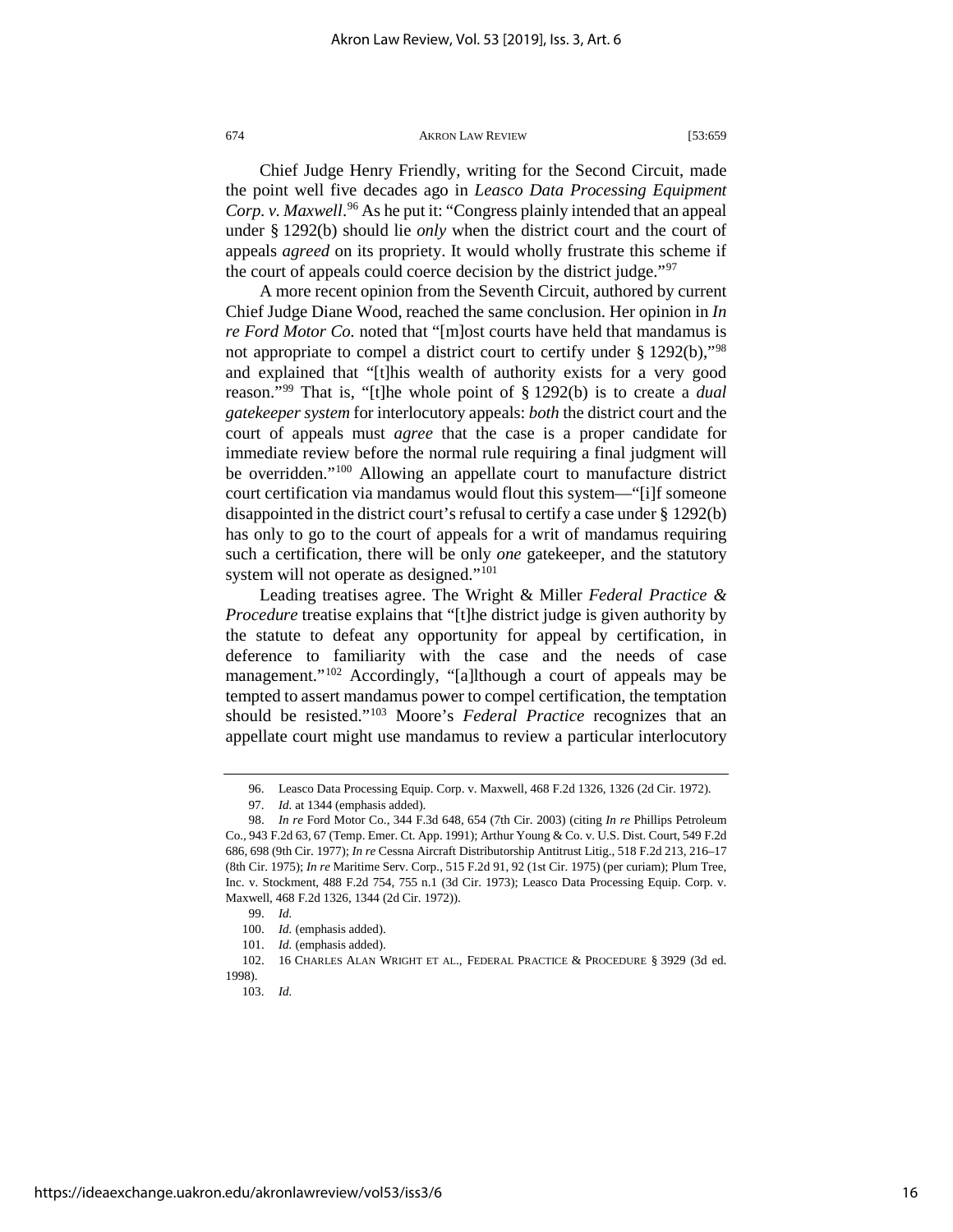order, but it should not use mandamus to "compel" the certification of such an order for immediate appeal under § 1292(b) when the district court has refused to do so.[104](#page-17-0)

<span id="page-17-10"></span>The impropriety of using mandamus to compel § 1292(b) certification is confirmed by the statute's legislative history, which makes abundantly clear that Congress anticipated a "two keys"<sup>[105](#page-17-1)</sup> system that required certification by the district judge.<sup>[106](#page-17-2)</sup> According to the House Report, § 1292(b) appeals are available only when they have "been approved by *trial judges* and by courts of appeals."[107](#page-17-3) It emphasized the bill's "built-in safeguards" to "prevent numerous and groundless appeals."[108](#page-17-4) "To begin with, before an appeal can be had, *the district court must certify* in writing that the order involves a controlling question of law and that an immediate appeal may materially advance the ultimate determination of the case."[109](#page-17-5) Only if the court of appeals is "of the same opinion" as the district court may an appeal proceed. $110$ 

The Senate Report is equally clear. Section 1292(b) made it "possible for *a district judge* in a civil action to *make* an order . . . subject to appeal *by stating in writing* in his order that the order involves a controlling question of law as to which there is substantial ground for difference of opinion, and that an immediate appeal from the order may materially advance the ultimate termination of the litigation."[111](#page-17-7) Only *after* "the issuance of such a written statement" may a litigant apply to the court of appeals.[112](#page-17-8) The Senate Report emphasized that § 1292(b) appeals are "*discretionary in the first instance with the district judge* for he *must state in writing*" that the requirements are met.<sup>[113](#page-17-9)</sup> Supporting letters—which

<span id="page-17-0"></span><sup>104. 19</sup> MOORE'S FEDERAL PRACTICE – CIVIL § 203.33 (3d ed. 2019) ("If certification under § 1292(b) is sought and denied, mandamus may lie, not to compel issuance of the necessary statement, but to review the order for which the certificate was sought.").

<span id="page-17-1"></span><sup>105.</sup> *Cf.* SEINFELD: THE STRONGBOX (NBC television broadcast Feb. 5, 1998) ("George, both parties don't have to consent to a breakup. It's not like you're launching missiles from a submarine and you both have to turn your keys.").

<span id="page-17-2"></span><sup>106.</sup> *See Trump*, 958 F.3d at 282 (en banc) ("The legislative history of § 1292(b) confirms Congress's clear intent to require both the district court and the court of appeals to agree to allow an interlocutory appeal and to provide both courts with discretion in deciding whether to do so.").

<span id="page-17-3"></span><sup>107.</sup> H.R. REP. NO. 85-1667, at 1 (1958) (emphasis added) ("The bill permits the granting of appeals from interlocutory or nonfinal court orders where the entertaining of such appeals has been approved by trial judges and by courts of appeals.").

<sup>108.</sup> *Id.* at 2.

<sup>109.</sup> *Id.*

<span id="page-17-9"></span><span id="page-17-8"></span><span id="page-17-7"></span><span id="page-17-6"></span><span id="page-17-5"></span><span id="page-17-4"></span><sup>110.</sup> *Id.* ("In addition, the court of appeals must also *be of the same opinion* before the appeal can be had." (emphasis added)).

<sup>111.</sup> S. REP. NO. 85-2434, at 2 (1958) (emphasis added).

<sup>112.</sup> *Id.*

<sup>113.</sup> *Id.* at 3 (emphasis added).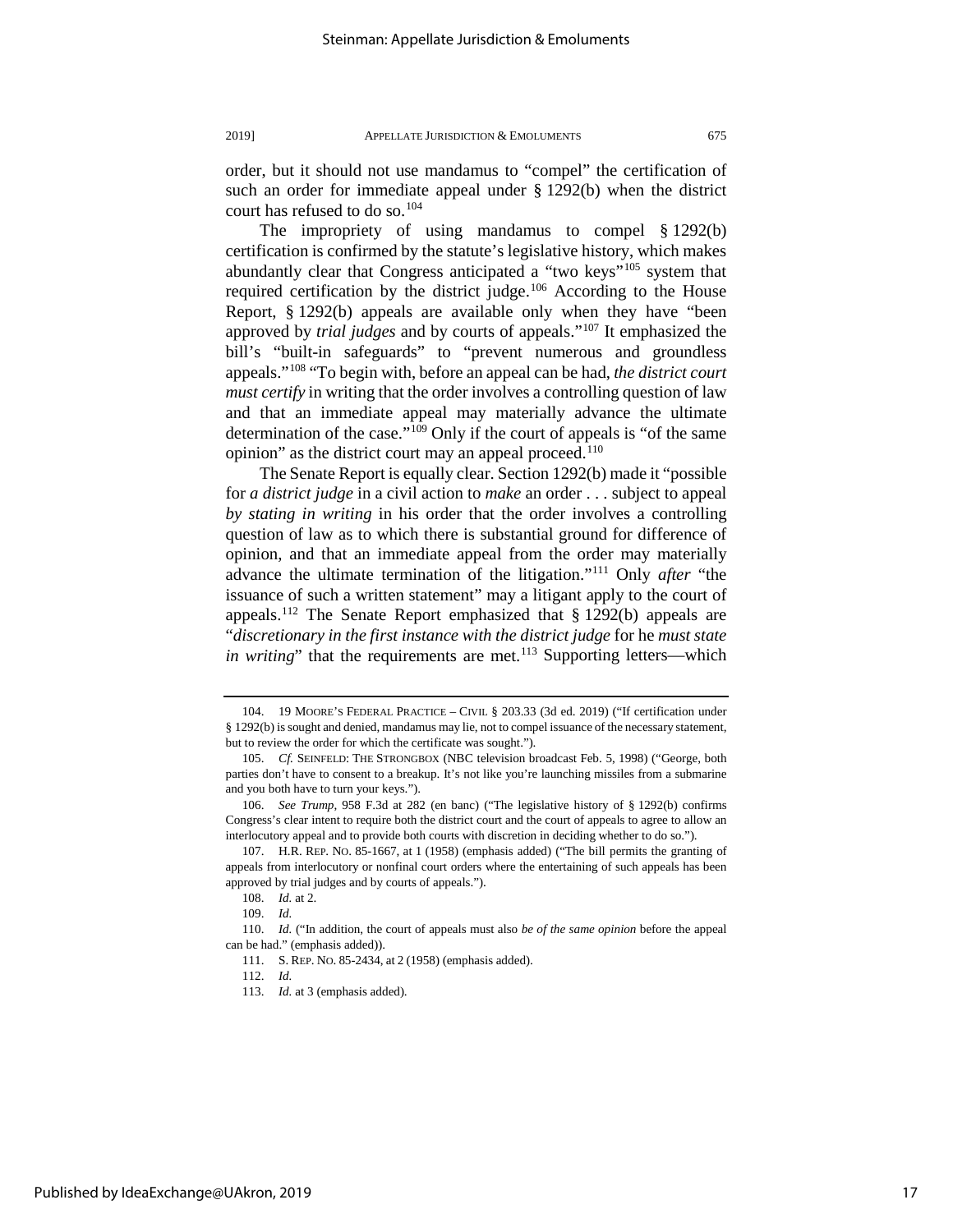were attached to both the House and Senate reports—emphasized "the requirement of the certificate of the trial judge,"[114](#page-18-0) and explained that "the certificate of the trial judge is essential."[115](#page-18-1)

Finally, oral testimony before the House Judiciary Committee repeatedly stressed the absolute necessity of the district court judge certifying the issue for an immediate appeal.<sup>[116](#page-18-2)</sup> Chief Judge John Parker of the Fourth Circuit noted that the Judicial Conference of the United States had voted against a recommendation to "give the court of appeals the right to entertain the appeal in its discretion," embracing instead a "satisfactory compromise measure," under which the district judge must "certif[y] that in his opinion the appeal should be allowed."<sup>[117](#page-18-3)</sup> As Judge Parker put it: "You must get from the district judge—he knows all about what you are up to, and you must get from him a statement that he thinks that it will probably expedite the termination of the litigation and that the question is one as to which there is doubt."<sup>[118](#page-18-4)</sup>

<span id="page-18-7"></span>Judge Niemeyer's panel opinion for the Fourth Circuit—which was ultimately overturned by the en banc court<sup>119</sup>—overlooked some crucial problems with permitting an appellate court to compel a district court to certify an order under § 1292(b). Although Judge Niemeyer did unearth two decisions in which the appellate court had used mandamus to direct the district court to issue a  $\S 1292(b)$  certification, <sup>[120](#page-18-6)</sup> neither decision considered the extent to which it would undermine the structure and

<span id="page-18-0"></span><sup>114.</sup> *Id.* at 6 (Letter from the Judicial Conference of the United States) ("The right of appeal given by the amendatory statute is limited . . . by the requirement of the certificate of the trial judge, who is familiar with the litigation and will not be disposed to countenance dilatory tactics.").

<span id="page-18-1"></span><sup>115.</sup> *Id.* at 9 (Letter to the Tenth Circuit Judicial Conference) ("We believe that the certificate of the trial judge is essential both to recognition of the appropriate case and to rejection of applications calculated merely to delay the day of judgment.").

<span id="page-18-2"></span><sup>116.</sup> *See Appeals from Interlocutory Orders and Confinement in Jail-Type Institutions: Hearings Before Subcomm. No. 3 of the H. Comm. on the Judiciary*, 85th Cong. (1958).

<sup>117.</sup> *Id.* at 9.

<span id="page-18-4"></span><span id="page-18-3"></span><sup>118.</sup> *Id.* at 11; *see also id.* at 22 ("You have got to have the certificate of the district court judge."); *id.* at 19 (testimony of Representative Edwin Willis) ("The *lower court judge must express an opinion* that the order involves a controlling question of law as to which there is substantial grounds for difference of opinion, and then he must go further and state that in his opinion an immediate appeal from the order may materially advance the ultimate termination of the litigation. *That is putting the judge pretty well on the spot*. He has got to come out and *express his opinion on those two*." (emphasis added)); *id.* at 20 (testimony of Third Circuit Judge Albert Maris) ("As you point out, this says that *the district judge has got to render his opinion* and *sign a statement* that although he has decided it one way there is substantial ground for difference of opinion." (emphasis added)).

<sup>119.</sup> *See supra* note[s 52](#page-10-9)[–64](#page-12-10) and accompanying text.

<span id="page-18-6"></span><span id="page-18-5"></span><sup>120.</sup> *In re* Trump, 928 F.3d 360, 372 (4th Cir. 2019) (citing Fernandez-Roque v. Smith, 671 F.2d 426, 431–32 (11th Cir. 1982), and *In re* McClelland Eng'rs, Inc., 742 F.2d 837, 837, 839 (5th Cir. 1984)).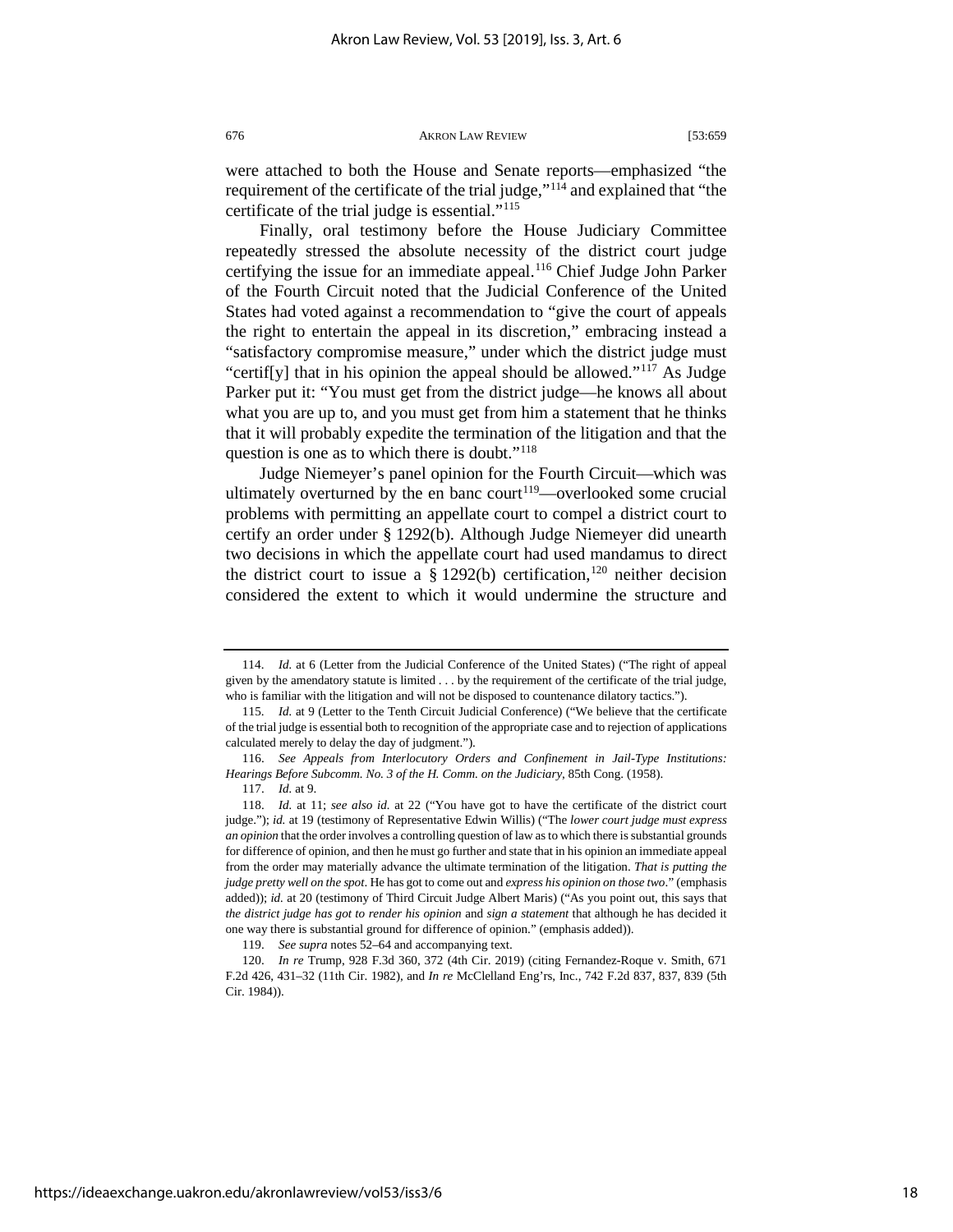purpose of  $\S 1292(b)$ .<sup>121</sup> In terms of quality, those decisions stand in stark contrast to the careful reasoning of Judges Friendly and Wood;<sup>[122](#page-19-1)</sup> and in terms of quantity, they are significantly outweighed by the "wealth of authority" against this use of mandamus.<sup>[123](#page-19-2)</sup>

Judge Niemeyer's textual analysis is also misguided. He placed great weight on the use of the word "shall" in § 1292(b), describing the statute as providing:

that a district court "shall" certify its order for interlocutory appeal when the court determines that its order "involves a controlling question of law as to which there is substantial ground for difference of opinion and that an immediate appeal from the order may materially advance the ultimate termination of the litigation." $124$ 

Yet this analysis omitted § 1292(b)'s phrase "be of the opinion."<sup>125</sup> The requirement that the district court "*shall* so state in writing" applies only when "the district judge shall *be of the opinion*" that the elements of  $§$  1292(b) are satisfied.<sup>[126](#page-19-5)</sup> The importance of that language is bolstered by § 1292(b)'s legislative history and its dual certification system.[127](#page-19-6)

<span id="page-19-8"></span>These problems go directly to whether an appellate court may use a writ of mandamus to require a district court to certify an issue for immediate appeal under § 1292(b). Although there is some inconsistency regarding the conditions that must be satisfied to justify appellate mandamus,<sup>[128](#page-19-7)</sup> Judge Niemeyer himself invoked three requirements that the Supreme Court identified in its 2004 *Cheney* decision: "A party seeking a writ of mandamus must demonstrate (1) that it has a 'clear and indisputable' right; (2) that there are 'no other adequate means' to vindicate that right; and (3) that the writ is 'appropriate under the

<span id="page-19-0"></span><sup>121.</sup> *See Fernandez-Roque*, 671 F.2d at 431–32 (granting mandamus to require the district court to "resolve the question of its jurisdiction" and to "specify the exact nature of the claim or claims as to which jurisdiction is now alleged to reside in the district court," and then ordering that "[t]he question of subject matter jurisdiction shall then be certified to this Court, pursuant to 28 U.S.C. § 1292(b), upon request by any party"); *McClelland*, 742 F.2d at 839 (failing to cite or quote § 1292(b), but "request[ing] that the district court certify its interlocutory order for appeal").

<span id="page-19-3"></span><span id="page-19-2"></span><span id="page-19-1"></span><sup>122.</sup> *See* Leasco Data Processing Equip. Corp. v. Maxwell, 468 F.2d 1326, 1326 (2d Cir. 1972); *supra* note[s 96](#page-16-10)[–101](#page-16-1) and accompanying text.

<sup>123.</sup> *In re* Ford Motor Co., 344 F.3d 648, 654 (7th Cir. 2003).

<sup>124.</sup> *Trump*, 928 F.3d 360, 369 (4th Cir. 2019) (selectively quoting 28 U.S.C. § 1292(b)).

<sup>125. 28</sup> U.S.C. § 1292(b) (2018).

<sup>126.</sup> *Id.* (emphasis added).

<sup>127.</sup> *See supra* note[s 105](#page-17-10)[–118](#page-18-7) and accompanying text.

<span id="page-19-7"></span><span id="page-19-6"></span><span id="page-19-5"></span><span id="page-19-4"></span><sup>128.</sup> *See* Adam N. Steinman, *Reinventing Appellate Jurisdiction*, 48 B.C. L. REV. 1237, 1263– 65 (2007).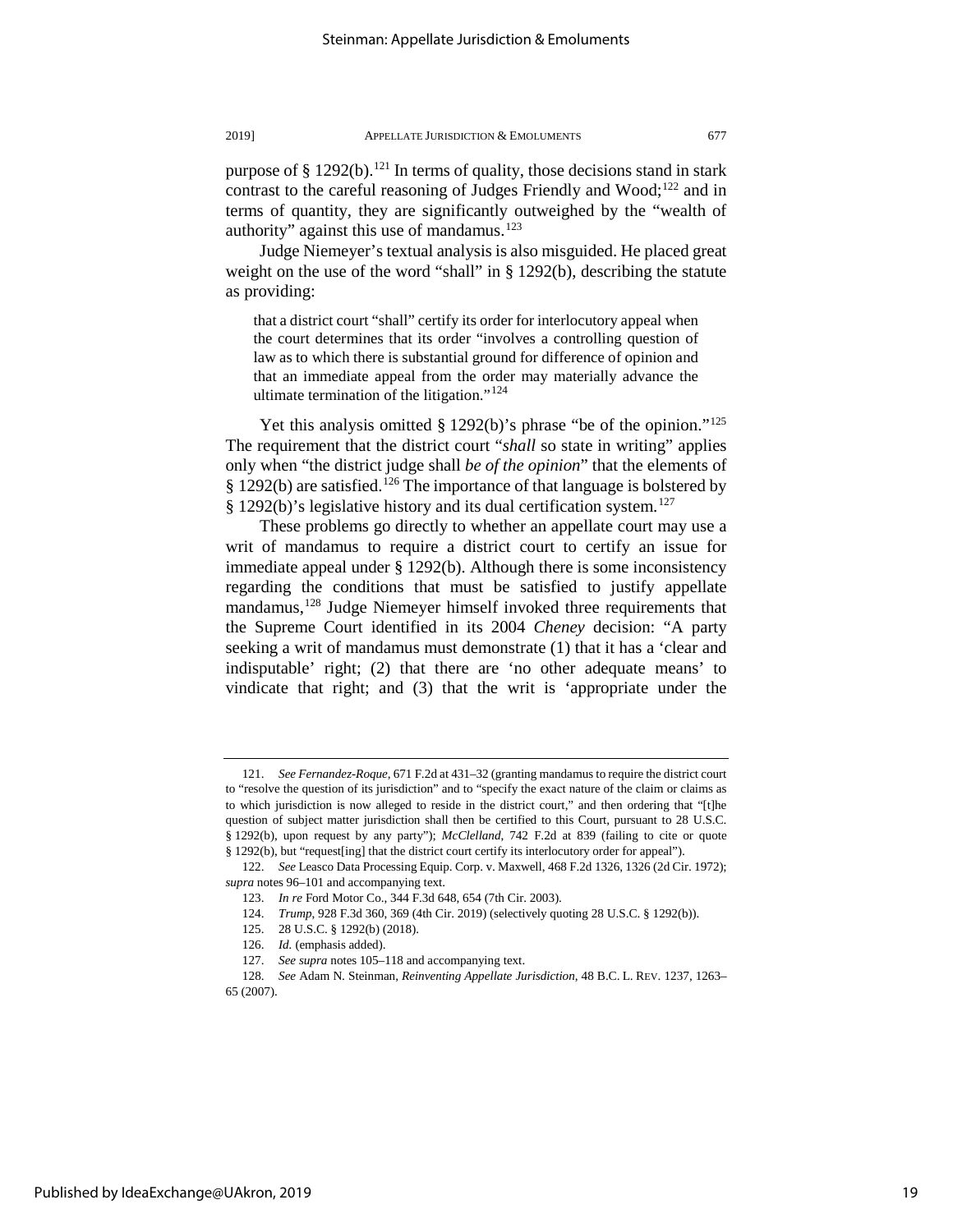circumstances.'"[129](#page-20-0) Section 1292(b)'s structure and purpose make this use of mandamus *in*appropriate under the circumstances. A categorical rule against appellate courts compelling district courts to certify an order under § 1292(b) is the best understanding of both § 1292(b) and the mandamus authority of appellate courts.

To be clear, this argument goes beyond the usual rhetoric of reluctance regarding writs of mandamus. Although it is often said that mandamus is a "drastic and extraordinary remedy" that is *not* to be "used as a substitute for the regular appeals process,"[130](#page-20-1) in practice mandamus has been deployed to reverse a broad range of district court decisions without waiting for the final judgment required by  $\S$  1291.<sup>[131](#page-20-2)</sup> Whether such examples reflect the most faithful understanding of appellate mandamus or improper appellate court opportunism, the requirements of appellate mandamus are open-ended enough to give courts a fair amount of leeway. What is unique about  $\S 1292(b)$  is that the certification structure itself confirms that a district court's refusal to certify an issue for an immediate interlocutory appeal should *never* satisfy the requirements of appellate mandamus.[132](#page-20-3)

Independent of whether an appellate court can use mandamus to override a district court's refusal to certify under § 1292(b), it is worth interrogating Judge Niemeyer's assumption that the requirements of § 1292(b) were, in fact, met in the emoluments litigation. His analysis focused exclusively on whether there was a "substantial ground for difference of opinion" regarding the district court's denial of Trump's dispositive motions.<sup>[133](#page-20-4)</sup> Even if that requirement is met, however, § 1292(b) certification is allowed only if "an immediate appeal from the order may materially advance the ultimate termination of the litigation."[134](#page-20-5) Given the course of the emoluments litigation, it is far from clear that immediate appellate review of the various district court rulings actually does so. The Maryland district court had ruled on Trump's

134. 28 U.S.C. § 1292(b) (2018).

<span id="page-20-6"></span><span id="page-20-0"></span><sup>129.</sup> *Trump*, 928 F.3d at 368 (quoting Cheney v. U.S. Dist. Ct. for D.C., 542 U.S. 367, 380–81 (2004)).

<sup>130.</sup> *E.g.*, *Cheney*, 542 U.S. at 380–81.

<span id="page-20-2"></span><span id="page-20-1"></span><sup>131.</sup> *See* Maurice Rosenberg, *Solving the Federal Finality–Appealability Problem*, 47 LAW & CONTEMP. PROBS. 171, 174 (1984) (noting that mandamus "has become an ordinary rather than an extraordinary route of appeal"); Steinman, *supra* not[e 128,](#page-19-8) at 1273–76.

<span id="page-20-5"></span><span id="page-20-4"></span><span id="page-20-3"></span><sup>132.</sup> *See also Trump*, 958 F.3d at 283 (en banc) ("It is always difficult to establish a 'clear and indisputable' right to a decision that lies within a court's discretion, but it is particularly problematic when doing so circumvents the specific process Congress has prescribed for seeking interlocutory review.").

<sup>133.</sup> *Trump*, 928 F.3d at 369–71.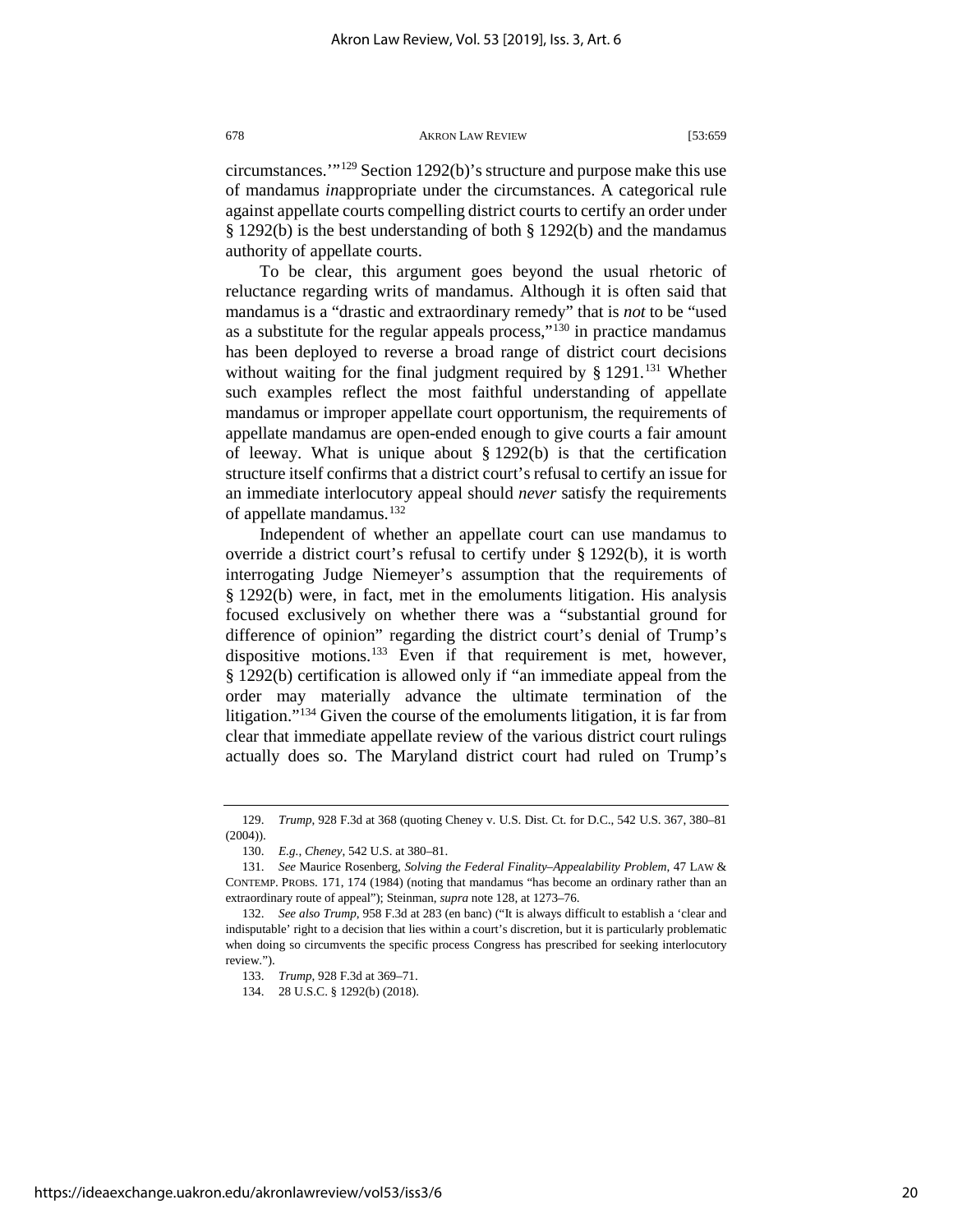motions to dismiss by July 2018.[135](#page-21-0) But for the *stürm und drang* surrounding Trump's desperate attempt to obtain immediate appellate review, the district court could have supervised a brief discovery phase, followed by summary judgment motions or a bench trial.<sup>[136](#page-21-1)</sup> That final judgment could have been promptly appealed, on the merits, informed by actual facts and evidence,  $137$  without a dispute over appellate jurisdiction that remains unresolved two years later.

<span id="page-21-7"></span>Judge Motz's majority opinion for the en banc Fourth Circuit suggested a narrower role for writs of mandamus in the § 1292(b) context. She wrote that issuing a writ of mandamus might be justified if "the district court ignored a request for certification, denied such a request based on nothing more than caprice, or made its decision in manifest bad faith."[138](#page-21-3) Even if one accepts this possibility, it is far from clear that the proper mandamus remedy is to compel *certification* by the district court much less to "take the district court's orders *as* certified"<sup>139</sup> (as Judge Niemeyer would have done).<sup>[140](#page-21-5)</sup> In any event, the inquiry suggested by Judge Motz would not open the door to an appellate court overriding a district judge's own assessment of whether the requirements of § 1292(b) were met.

### *B. The Court of Appeals Cannot Use the Threat of Mandamus to "Nudge" the District Court to Certify under § 1292(b)*

On one hand, the D.C. Circuit's handling of the § 1292(b) issue in the emoluments litigation may seem more modest than the Fourth Circuit's. It did not use mandamus to compel the district court to certify the order under § 1292(b). And it certainly did not cut the district court entirely out of the process by "tak[ing] the district court's orders as certified."[141](#page-21-6) Rather, the D.C. Circuit panel made the following moves:

<span id="page-21-0"></span><sup>135.</sup> *See* District of Columbia v. Trump, 315 F. Supp. 3d 875, 875 (D. Md. 2018); District of Columbia v. Trump, 291 F. Supp. 3d 725, 725 (D. Md. 2018).

<span id="page-21-1"></span><sup>136.</sup> Such expedited district court proceedings were proposed in the *Blumenthal* case. *See*  Blumenthal v. Trump, No. 17-1154 (EGS), 2019 WL 3948478, at \*2 (D.D.C. Aug. 21, 2019).

<span id="page-21-2"></span><sup>137.</sup> *See, e.g.*, Arthur R. Miller, *Simplified Pleading, Meaningful Days in Court, and Trials on the Merits: Reflections on the Deformation of Federal Procedure*, 88 N.Y.U. L. REV. 286, 288 (2013) ("[T]he distinguished proceduralists who drafted the Federal Rules believed in citizen access to the courts and in the resolution of disputes on their merits, not by tricks or traps or obfuscation.").

<sup>138.</sup> *Trump*, 958 F.3d at 285.

<sup>139.</sup> *See supra* not[e 43](#page-9-9) and accompanying text.

<span id="page-21-6"></span><span id="page-21-5"></span><span id="page-21-4"></span><span id="page-21-3"></span><sup>140.</sup> For example, the court of appeals might direct the district court to address the § 1292(b) criteria via a true "judicial act"—rather than in a way that was "arbitrary or based on passion or prejudice." *Trump*, 958 F.3d at 285 (quoting Ex parte Secombe, 60 U.S. (19 How.) 9, 15 (1856)).

<sup>141.</sup> *Trump*, 928 F.3d at 372.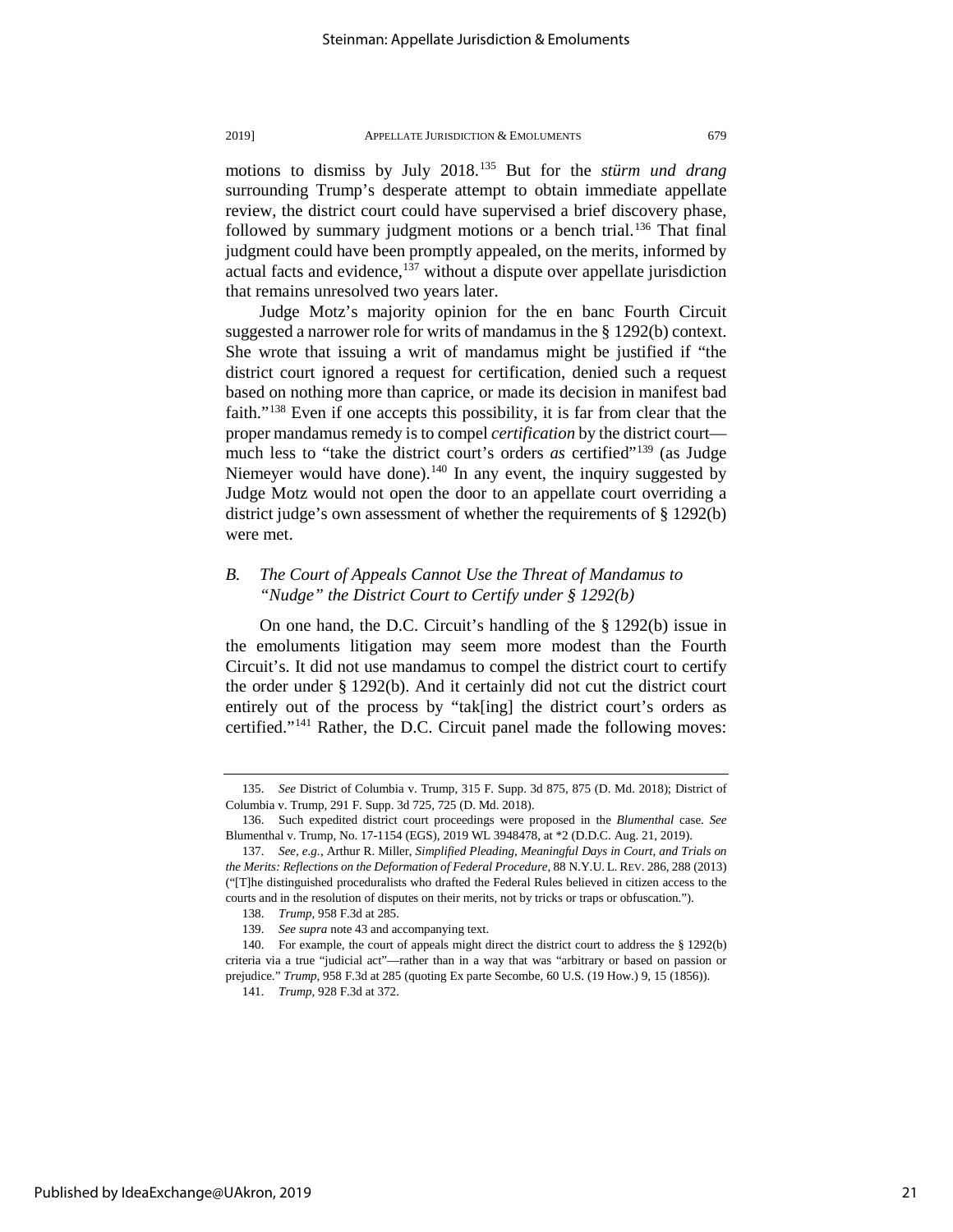(1) the panel observed that it "appears to this court that the district court abused its discretion" by failing to certify the order under § 1292(b); (2) the panel denied the mandamus petition "without prejudice"; (3) the panel remanded the case to the district court "for immediate reconsideration of the motion to certify"; and (4) the panel made clear that it will "retain jurisdiction" over "any subsequent petition for writ of mandamus, should the district court deny certification upon remand."<sup>[142](#page-22-0)</sup>

This technique—one might think of it as a mandamus  $nudge^{143}$  $nudge^{143}$  $nudge^{143}$  (if not a more aggressive term)—has been deployed by a number of federal courts of appeals, particularly in controversial cases. This Section first summarizes other recent high-profile cases where appellate courts have used this tactic. It then argues that this approach, although seemingly less intrusive than the Fourth Circuit's direct use of mandamus, is also unjustifiable.

### 1. A Growing Trend

The D.C. Circuit's initial handling of *Blumenthal v. Trump* was not an isolated incident in the federal appellate world. Another example is a recent lawsuit filed by several individuals and an association of young environmental activists against the federal government and certain federal officials and agencies.[144](#page-22-2) The plaintiffs in *Juliana v. United States* alleged that the federal government's actions relating to fossil fuels and their effect on the climate violated their constitutional rights under the Due Process Clause.<sup>[145](#page-22-3)</sup> The district court denied the defendants' various dispositive motions, which sought to end the case on grounds ranging

<sup>142.</sup> *In re* Trump, 781 F. App'x 1, 2 (D.C. Cir. 2019).

<span id="page-22-1"></span><span id="page-22-0"></span><sup>143.</sup> *Cf.* RICHARD H. THALER & CASS R. SUNSTEIN, NUDGE: IMPROVING DECISIONS ABOUT HEALTH, WEALTH, AND HAPPINESS (2008); Cass R. Sunstein, *Nudges vs. Shoves*, 127 HARV. L. REV. F. 210 (2014).

<span id="page-22-2"></span><sup>144.</sup> Juliana v. United States, 217 F. Supp. 3d 1224, 1233 (D. Or. 2016) ("Plaintiffs in this civil rights action are a group of young people between the ages of eight and nineteen . . . ; Earth Guardians, an association of young environmental activists; and Dr. James Hansen, acting as guardian for future generations. Plaintiffs filed this action against defendants the United States, President Barack Obama, and numerous executive agencies."), *rev'd and remanded*, 947 F.3d 1159 (9th Cir. 2020).

<span id="page-22-3"></span><sup>145.</sup> *Id.* ("Plaintiffs allege defendants have known for more than fifty years that the carbon dioxide ('CO2') produced by burning fossil fuels was destabilizing the climate system in a way that would significantly endanger plaintiffs, with the damage persisting for millennia. . . . Although many different entities contribute to greenhouse gas emissions, plaintiffs aver defendants bear a higher degree of responsibility than any other individual, entity, or country for exposing plaintiffs to the dangers of climate change. Plaintiffs argue defendants' actions violate their substantive due process rights to life, liberty, and property, and that defendants have violated their obligation to hold certain natural resources in trust for the people and for future generations." (citations and internal quotation marks omitted)).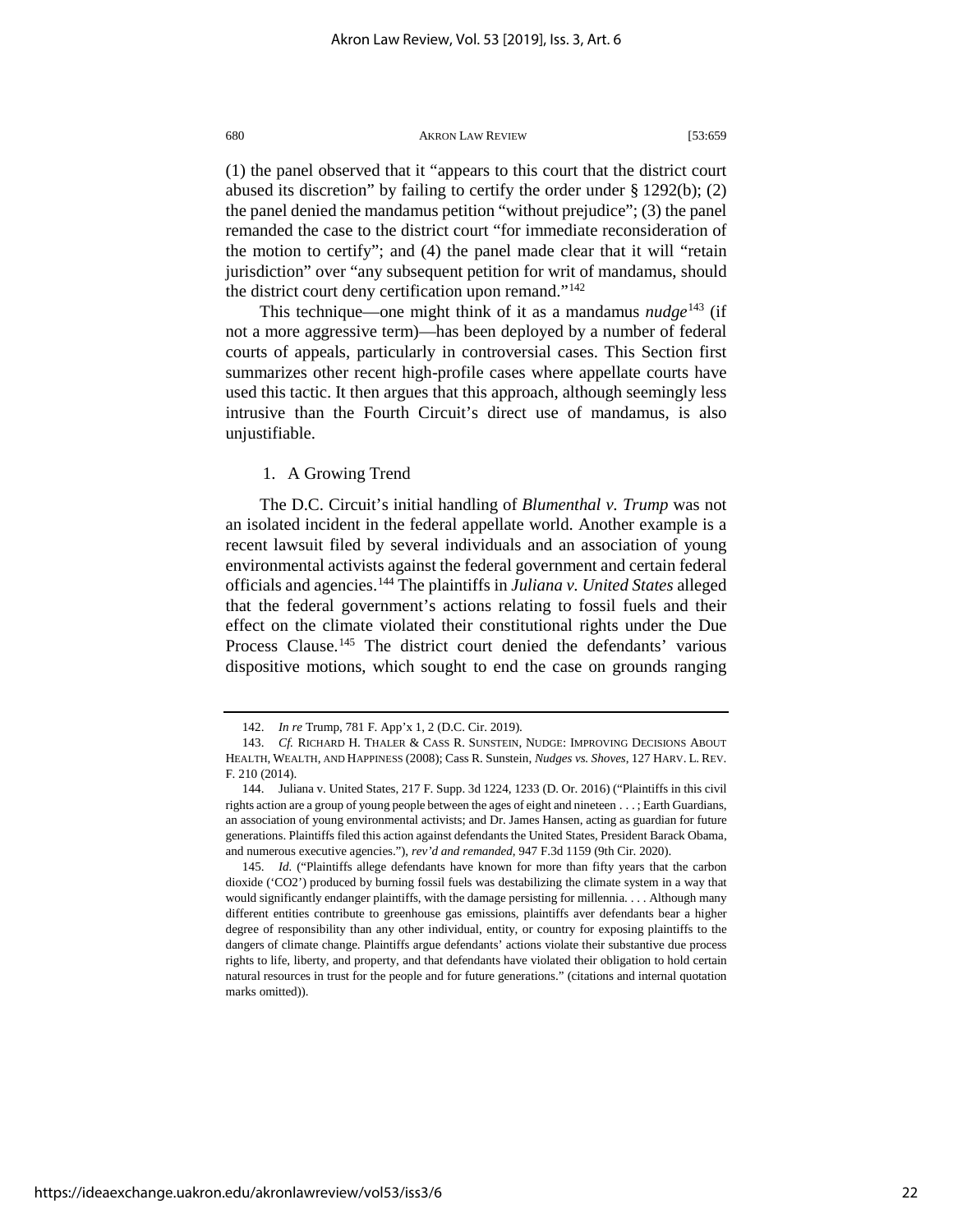from standing to political question doctrine to others.<sup>146</sup> The district judge then rejected the defendants' request to certify the issues for interlocutory appeal under §  $1292(b)$ .<sup>[147](#page-23-1)</sup>

The defendants filed multiple petitions for a writ of mandamus in the Ninth Circuit, but they were initially unsuccessful.<sup>[148](#page-23-2)</sup> The defendants then sought a stay from the Supreme Court pending the disposition of their Supreme Court petition for a writ of mandamus.<sup>[149](#page-23-3)</sup> The Supreme Court denied the stay without prejudice, noting that "adequate relief may be available in the United States Court of Appeals for the Ninth Circuit.["150](#page-23-4) Even though the Ninth Circuit had denied the defendants' prior mandamus requests, the Supreme Court observed that the Ninth Circuit "did so without prejudice," and that some of the Ninth Circuit's reasons for denial "are, to a large extent, no longer pertinent."[151](#page-23-5) The Supreme Court also observed that "the striking breadth" of the plaintiffs' claims "presents substantial grounds for difference of opinion."<sup>[152](#page-23-6)</sup>

Following the Supreme Court's decision, the Ninth Circuit executed the § 1292(b) mandamus nudge. In an unpublished order, the Ninth

<span id="page-23-0"></span><sup>146.</sup> *Id.* at 1235–61 (rejecting defendants' and intervenors' arguments in support of their motions to dismiss); Juliana v. United States, 339 F. Supp. 3d 1062, 1076–1104 (D. Or. 2018) (denying in part and granting in part defendants' motion for judgment on the pleadings and motion for summary judgment).

<span id="page-23-1"></span><sup>147.</sup> *Juliana*, 339 F. Supp. 3d at 1105 (D. Or. 2018) ("[T]he requests to certify for interlocutory appeal made both in the motion for judgment on the pleadings and motion for summary judgment are denied."); Juliana v. United States, No. 6:15-CV-01517-TC, 2017 WL 2483705, at \*2 (D. Or. June 8, 2017) ("[C]ertification for interlocutory appeal is not warranted in this case.").

<span id="page-23-2"></span><sup>148.</sup> *See In re* United States, 884 F.3d 830, 838 (9th Cir. 2018) ("[W]e decline to exercise our discretion to grant mandamus relief at this stage of the litigation."); *In re* United States, 895 F.3d 1101, 1104 (9th Cir. 2018) ("In this petition for a writ of mandamus, the government asks us for the second time to direct the district court to dismiss a case seeking various environmental remedies, or, in the alternative, to stay all discovery and trial. We denied the government's first mandamus petition, concluding that it had not met the high bar for relief at that stage of the litigation. No new circumstances justify this second petition, and we again decline to grant mandamus relief." (citations omitted)).

<sup>149.</sup> *See In re* United States, 139 S. Ct. 452, 452 (2018).

<sup>150</sup>*. Id.* at 453.

<sup>151.</sup> *Id.*

<span id="page-23-6"></span><span id="page-23-5"></span><span id="page-23-4"></span><span id="page-23-3"></span><sup>152.</sup> *Id.* This portion of the Supreme Court's opinion cited its earlier ruling on the *Juliana*  defendants' request to stay district court proceedings pending disposition by the Ninth Circuit of one of its petitions for a writ of mandamus. *Id.* (citing "this Court's order of July 30, 2018, No. 18A65"). The Supreme Court denied that earlier application "without prejudice," noting at that time that the defendant's "request for relief is premature." United States v. U.S. Dist. Court for Dist. of Or., 139 S. Ct. 1, 1 (2018). The Court wrote, however, that "[t]he breadth of [the plaintiffs'] claims is striking" and that "the justiciability of those claims presents substantial grounds for difference of opinion," and it urged the district court to "take these concerns into account in assessing the burdens of discovery and trial, as well as the desirability of a prompt ruling on the Government's pending dispositive motions." *Id.*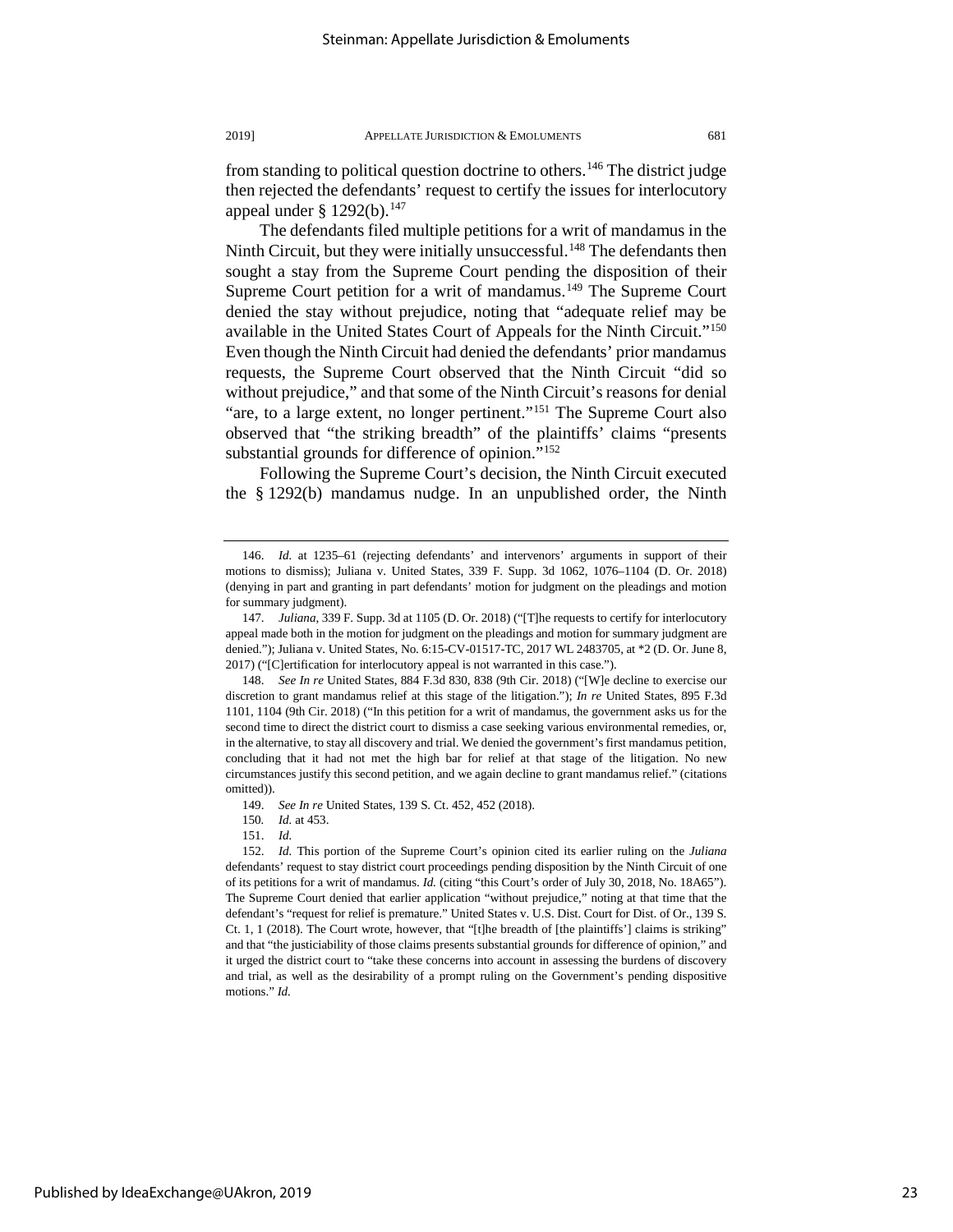Circuit panel declined to rule at that time on the defendants' mandamus petition,<sup>[153](#page-24-0)</sup> but it ordered that the district court is "requested to promptly resolve petitioners' motion to reconsider the denial of the request to certify orders for interlocutory review."[154](#page-24-1) It provided no further explanation, although it cited the Supreme Court's earlier ruling as "noting that the justiciability of plaintiffs' claims 'presents substantial grounds for difference of opinion.'"[155](#page-24-2)

Sure enough, the district court reconsidered. Calling the Ninth Circuit's nudge an "extraordinary order," the district court wrote that "[a]t this time, the Court finds sufficient cause to revisit the question of interlocutory appeal as to its previous orders, and upon reconsideration, the Court finds that each of the factors outlined in § 1292(b) have been met."[156](#page-24-3) The Ninth Circuit then promptly—although not without controversy<sup>157</sup>—granted the defendants' permission to appeal.<sup>158</sup> There was therefore no need to rule on the mandamus petition, which it denied as moot.[159](#page-24-6) Having overcome the obstacles to appellate jurisdiction, a Ninth Circuit panel ultimately reversed the district court in a 2-1 decision and ordered that the *Juliana* case be dismissed for lack of Article III standing.<sup>[160](#page-24-7)</sup>

Another high-profile example is ongoing litigation challenging various abortion regulations in Louisiana. In *June Medical Services, LLC v. Gee*, the district court denied several dispositive motions seeking to dismiss the cases.[161](#page-24-8) Although the district court initially certified its order

<span id="page-24-1"></span><span id="page-24-0"></span><sup>153.</sup> Order at 2, *In re* United States, (9th Cir. Nov. 8, 2018) (No. 18-73014) (ordering additional briefing regarding the mandamus petition).

<sup>154.</sup> *Id.*

<sup>155.</sup> *Id.*

<span id="page-24-3"></span><span id="page-24-2"></span><sup>156.</sup> Juliana v. United States, No. 6:15-CV-01517-AA, 2018 WL 6303774, at \*3 (D. Or. Nov. 21, 2018); *see also* Juliana v. United States, 947 F.3d 1159, 1166 (9th Cir. 2020) (describing the district court as having "*reluctantly* certified the orders denying the motions for interlocutory appeal under 28 U.S.C. § 1292(b)" (emphasis added)).

<span id="page-24-4"></span><sup>157.</sup> As discussed *infra* note[s 176](#page-26-0)[–184](#page-27-0) and accompanying text, Judge Friedland dissented from the Ninth Circuit's grant of permission to appeal following the district court's reluctant § 1292(b) certification.

<span id="page-24-5"></span><sup>158.</sup> Juliana v. United States, No. 18-80176, 2018 WL 10426470, at \*1 (9th Cir. Dec. 26, 2018) ("The district court properly concluded that the issues presented by this case satisfied the standard set forth in § 1292(b) and properly exercised its discretion in certifying this case for interlocutory appeal. The petition for permission to appeal pursuant to 28 U.S.C. § 1292(b) is granted.").

<span id="page-24-6"></span><sup>159.</sup> Order, *In re* United States, (9th Cir. Dec. 26, 2018) (No. 18-73014) ("The petition for a writ of mandamus is DENIED as moot.").

<span id="page-24-8"></span><span id="page-24-7"></span><sup>160.</sup> Juliana v. United States, 947 F.3d 1159, 1175 (9th Cir. 2020). Although the panel found that the plaintiffs satisfied the injury and causation requirements of Article III standing, the majority concluded that they had not shown that their "claimed injuries are redressable by an Article III court." *Id.* at 1168–69.

<sup>161.</sup> June Med. Servs., LLC v. Gee, 306 F. Supp. 3d 886, 889 (M.D. La. 2018).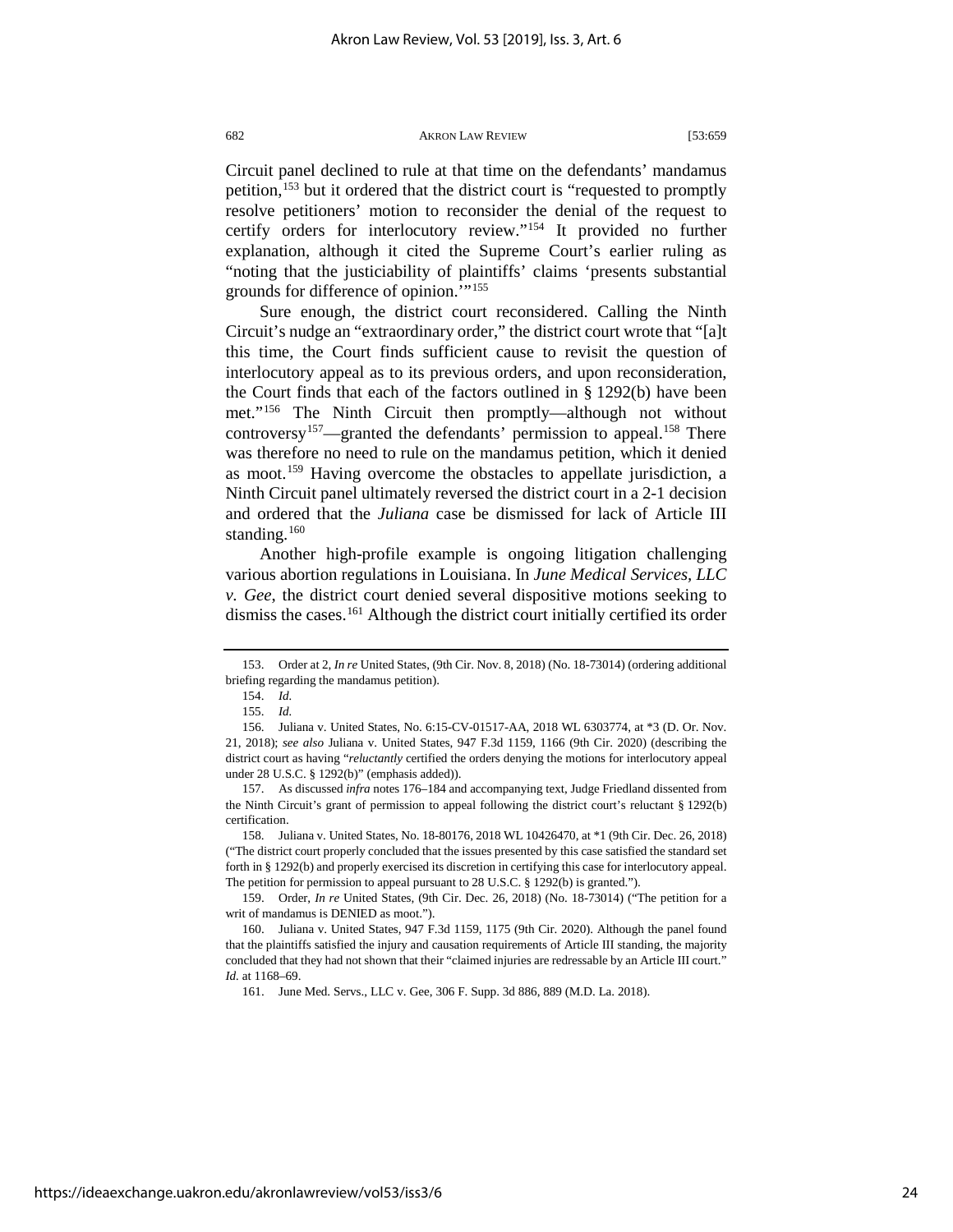under § 1292(b),  $162$  it later vacated the certification in order to allow the plaintiffs to amend their complaint.<sup>[163](#page-25-1)</sup> It then denied the defendants' motion to partially dismiss the amended complaint and denied their request to certify that order under § 1292(b).<sup>[164](#page-25-2)</sup>

The defendants filed a petition for a writ of mandamus in the Fifth Circuit.[165](#page-25-3) Although the Fifth Circuit panel opined that there were a number of factors that "support issuance of the writ," it declined to do so.[166](#page-25-4) This denial, however, came with a § 1292(b) nudge. The panel was "confident" that a writ of mandamus was "unnecessary,"<sup>[167](#page-25-5)</sup> because "[i]f the district court chooses to certify its decision for interlocutory appeal, some or all of the State's arguments could be resolved without the need for mandamus."<sup>[168](#page-25-6)</sup> Citing the D.C. Circuit's nudge in the emoluments litigation, the Fifth Circuit wrote:

This panel will retain jurisdiction over the decision whether to grant any application for permission to appeal, should the district court grant certification pursuant to 28 U.S.C. § 1292(b), or any subsequent petition for writ of mandamus, should the district court deny certification or fail to resolve the State's jurisdictional challenges.<sup>[169](#page-25-7)</sup>

Whether this nudge will work—as it did in *Blumenthal* and *Juliana*—remains to be seen. In October 2019, the Supreme Court granted certiorari regarding certain other issues in the litigation.<sup>[170](#page-25-8)</sup> This prompted

165. *In re* Gee, 941 F.3d 153, 153 (5th Cir. 2019).

<span id="page-25-5"></span>167. *Id.* at 156 ("[W]e exercise our discretion not to grant Defendants' mandamus petition at this time because we are confident it is unnecessary.").

168. *Id.* at 173.

Published by IdeaExchange@UAkron, 2019

<span id="page-25-7"></span><span id="page-25-6"></span>169. *Id.* (citing *In re* Trump, No. 19-5196, 781 F. App'x 1, 2019 WL 3285234, at \*1–2 (D.C. Cir. July 19, 2019) (per curiam)).

<span id="page-25-0"></span><sup>162.</sup> June Med. Servs., LLC v. Gee, No. CV 17-00404-BAJ-RLB, 2018 WL 2224064, at \*1 (M.D. La. May 15, 2018).

<span id="page-25-1"></span><sup>163.</sup> June Med. Servs., LLC v. Gee, No. CV 17-00404-BAJ-RLB, 2018 WL 2656552, at \*1 (M.D. La. June 4, 2018).

<span id="page-25-2"></span><sup>164.</sup> Order at 1, June Med. Servs., LLC v. Gee, (M.D. La. March 29, 2019) (No. CV 17-00404- BAJ-RLB).

<span id="page-25-4"></span><span id="page-25-3"></span><sup>166.</sup> *Id.* at 170 ("The district court's failure to consider the State's jurisdictional challenges and the inadequacy of a later appeal support issuance of the writ. We nonetheless exercise our discretion not to issue it at this time."); *see also id.* at 173 ("[W]e think it prudent not to issue the writ at this time.").

<span id="page-25-8"></span><sup>170.</sup> *See* Gee v. June Med. Servs. L.L.C., 140 S. Ct. 35, 35 (2019); June Med. Servs. L.L.C. v. Gee, 140 S. Ct. 35, 35–36 (2019). Prior to the March 2020 oral argument, Rebekah Gee resigned as Secretary of the Louisiana Department of Health and Hospitals and was replaced by Interim Secretary Stephen Russo. These cases are now captioned *Russo v. June Medical Services L.L.C.* and *June Medical Services L.L.C. v. Russo*.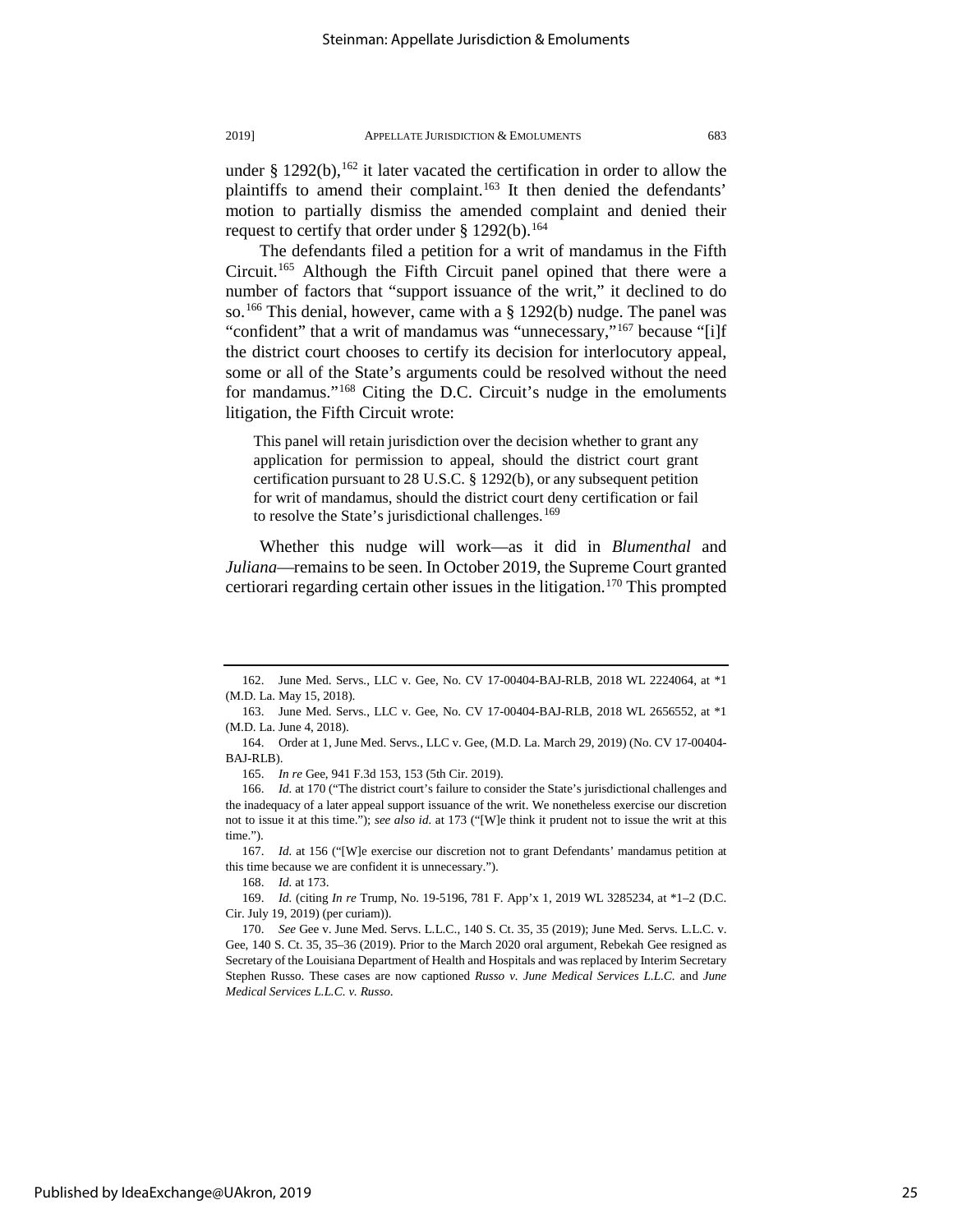a joint motion to stay proceedings in the district court,  $171$  which the district judge granted "pending a final judgment by the United States Supreme Court $"$ <sup>[172](#page-26-2)</sup>

### 2. What's Wrong with the D.C. Circuit's Handling of § 1292(b)

Although this approach may seem less intrusive, it suffers from the same fundamental problem as the initial Fourth Circuit panel's more aggressive use of mandamus. Without mandamus authority to compel § 1292(b) certification, it is hard to justify why an appellate court would have the authority to pick nits regarding the district court's § 1292(b) reasoning.

At the very least, it is concerning for an appellate court to leverage the uncertainty surrounding its ultimate authority to compel § 1292(b) certification to nudge the district court to provide that certification following remand. That is exactly what the initial D.C. Circuit panel did. It acknowledged the conflict between the Fourth Circuit's panel decision in *In re Trump* and decisions like the Seventh Circuit's *Ford* decision but stated that "[w]e need not wade into that dispute at this time."[173](#page-26-3) The D.C. Circuit absolutely did need to "wade into that dispute"; without the authority to review the district court's § 1292(b) certification decision, it had no basis to call that decision into question and remand for "immediate reconsideration of the motion to certify."[174](#page-26-4) For all the reasons laid out in the preceding Section,  $175$  appellate courts lack that authority.

<span id="page-26-0"></span>Moreover, it is not clear that a district judge who certifies an order under § 1292(b) only after a threat by the appellate court truly *is* "of the opinion" that the requirements of § 1292(b) are satisfied. Judge Friedland made this point in her dissent from the Ninth Circuit's grant of permission to appeal after the district judge in *Juliana* was nudged into granting certification[.176](#page-26-6) As she explained: "Although the district court's statement that the § 1292(b) factors were met would ordinarily support certification, here it appears that the court felt compelled to make that declaration even

<span id="page-26-1"></span><sup>171.</sup> Joint Motion to Stay Proceedings, at 1, June Med. Servs., LLC v. Gee, (M.D. La. Nov. 26, 2019) (No. CV 17-00404-BAJ-RLB).

<span id="page-26-3"></span><span id="page-26-2"></span><sup>172.</sup> Order at 1, June Med. Servs., LLC v. Gee, (M.D. La. Dec. 9, 2019) (No. CV 17-00404- BAJ-RLB).

<sup>173.</sup> *In re* Trump, 781 F. App'x 1, 1 (D.C. Cir. 2019).

<sup>174.</sup> *Id.*

<sup>175.</sup> *See supra* note[s 95](#page-15-7)[–118](#page-18-7) and accompanying text.

<span id="page-26-6"></span><span id="page-26-5"></span><span id="page-26-4"></span><sup>176.</sup> Juliana v. United States, No. 18-80176, 2018 WL 10426470, at \*1 (9th Cir. Dec. 26, 2018) (Friedland, J., dissenting) [hereinafter *Juliana*, Dec. 2018 Order].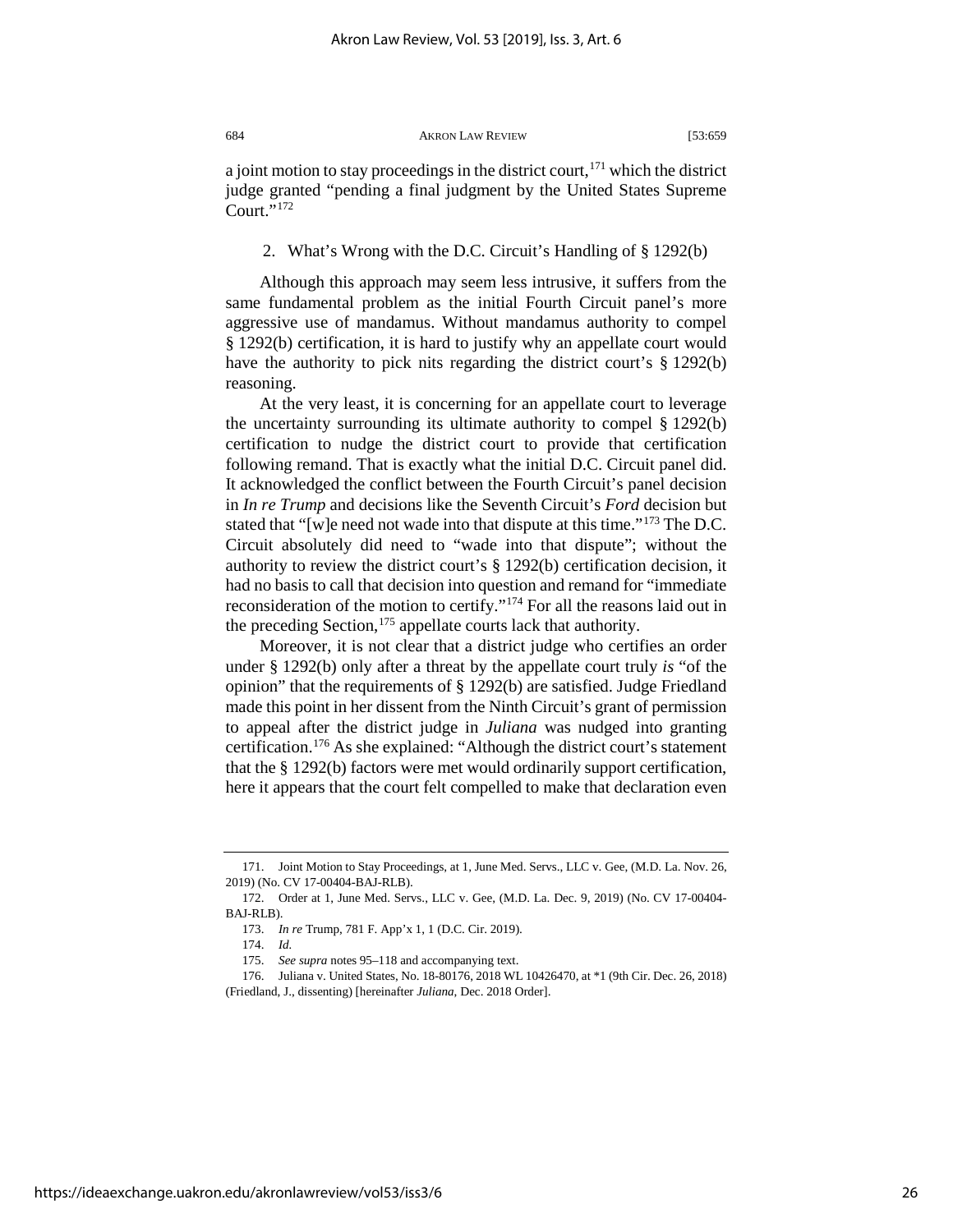though—as the rest of its order suggests—the court did not believe that to be true." $177$ 

This was "very concerning,"[178](#page-27-2) according to Judge Friedland, for essentially the same reasons that underlie § 1292(b)'s dual-certification structure.[179](#page-27-3) She noted that "§ 1292(b) reserves for the *district court* the threshold determination whether its two factors are met."[180](#page-27-4) Respect for the district court's *true* "opinion" regarding § 1292(b)'s requirements is especially important as to whether "an immediate appeal from the order may materially advance the ultimate termination of the litigation"<sup>181</sup> because the district court has "direct experience with the parties, knowledge of the status of discovery, and the ability to sequence issues for trial."[182](#page-27-6) The district judge is, therefore, "far better positioned to assess how to resolve the litigation most efficiently."<sup>[183](#page-27-7)</sup> Put simply, "[s]ection 1292(b) respects the district court's superior vantage point and its particular, critical role in the judicial process by allowing an interlocutory appeal only when the district court is 'of the opinion' that both of the section's requirements are met."<sup>[184](#page-27-8)</sup>

<span id="page-27-0"></span>Indeed, the logistics of nudging the district judge to change her "opinion" undermines the efficiency rationale behind § 1292(b). The goal of "materially advanc[ing] the ultimate termination of the litigation" does not seem to be well-served by cases going up and down multiple times between the district court and the court of appeals. Perversely, a district judge who *does* wish to move the case forward expeditiously to a final judgment (as could have been done in the emoluments litigation) might feel compelled to grant the § 1292(b) petition rather than force the parties into more litigation in the appellate court about the propriety of mandamus. It is a strange result, particularly when the time spent jockeying over the availability of an immediate appeal could be better spent pursuing the relevant facts and evidence and obtaining a final judgment on the merits.<sup>[185](#page-27-9)</sup> And of course the inefficiencies could compound. Not every district judge will be as receptive to a nudge from the court of appeals. Given the discretion vested in district judges by

<sup>177.</sup> *Id.* at \*2.

<sup>178.</sup> *Id.*

<sup>179.</sup> *See supra* note[s 95](#page-15-7)[–118](#page-18-7) and accompanying text.

<span id="page-27-8"></span><span id="page-27-7"></span><span id="page-27-6"></span><span id="page-27-5"></span><span id="page-27-4"></span><span id="page-27-3"></span><span id="page-27-2"></span><span id="page-27-1"></span><sup>180.</sup> *Juliana*, Dec. 2018 Order, 2018 WL 10426470, at \*2 (Friedland, J., dissenting) (emphasis added).

<sup>28</sup> U.S.C. § 1292(b) (2018).

<sup>182.</sup> *Juliana*, Dec. 2018 Order, 2018 WL 10426470, at \*2 (Friedland, J., dissenting).

<sup>183.</sup> *Id.*

<sup>184.</sup> *Id.* at \*3.

<span id="page-27-9"></span><sup>185.</sup> *See supra* note[s 134](#page-20-6)[–137](#page-21-7) and accompanying text.